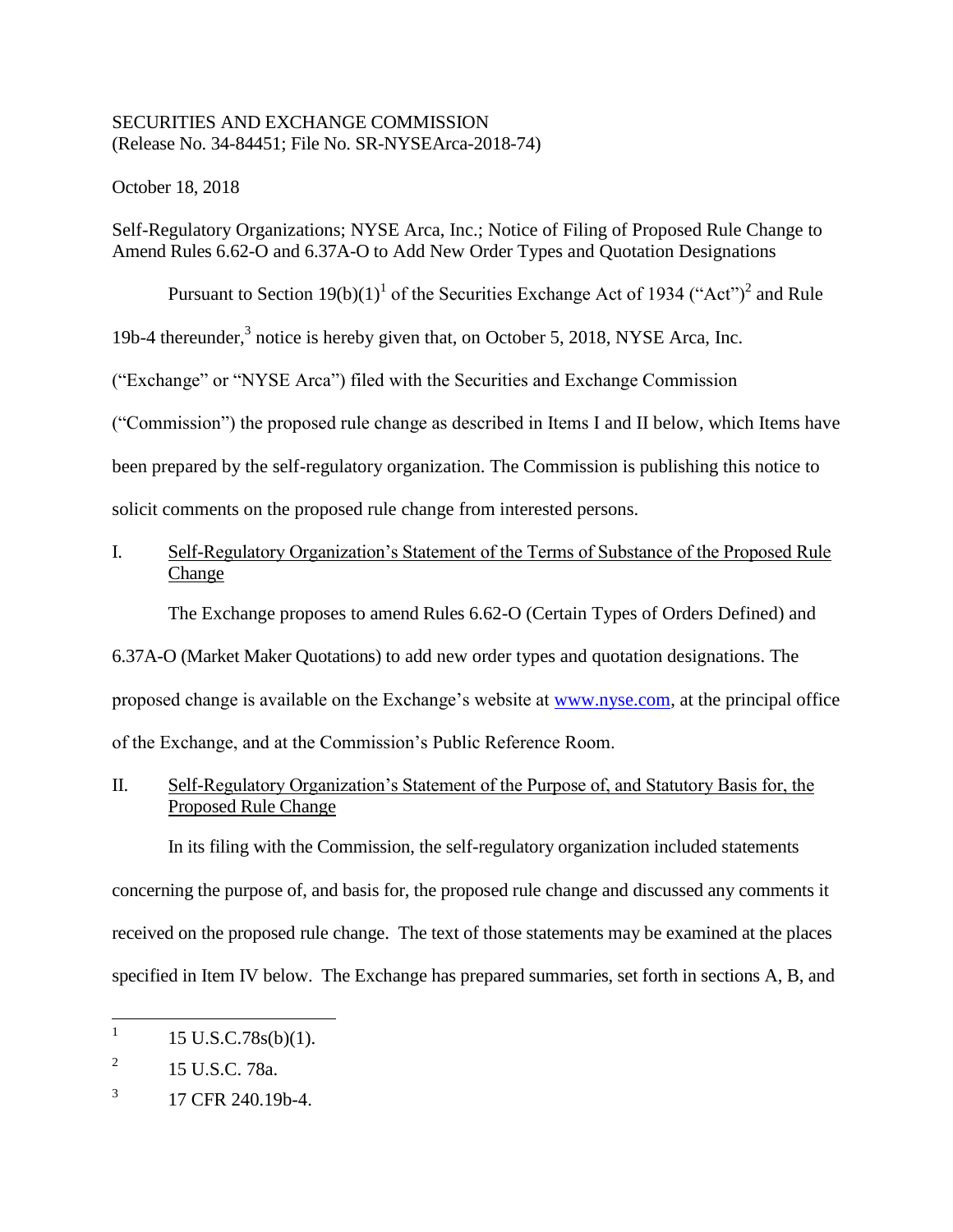C below, of the most significant parts of such statements.

# A. Self-Regulatory Organization's Statement of the Purpose of, and the Statutory Basis for, the Proposed Rule Change

1. Purpose

The purpose of this filing is to modify Rules 6.62-O and 6.37A-O to add new order types and quotation designations as described herein. The Exchange also proposes to make conforming changes to these rules to reflect the proposed order types and quotations designations.

# Existing Order Types

Current Rule 6.62-O sets forth the order types available on the Exchange, including

Liquidity Adding Orders (each an "ALO") and PNP (Post No Preference) Orders, both of which

provide market participants control over how their orders interact with contra-side liquidity.

Specifically, an ALO is a Limit Order that is rejected if it is marketable against the NBBO on

arrival.<sup>4</sup> A PNP Order is eligible to interact solely with interest on the Exchange, will not route,

and will cancel if it locks or crosses the NBBO.<sup>5</sup> The Exchange proposes to add order types that

5 See Rule 6.62-O(p) (providing that a PNP Order "is a Limit Order to buy or sell that is to be executed in whole or in part on the Exchange, and the portion not so executed is to be ranked in the Consolidated Book, without routing any portion of the order to another market center; provided, however, the Exchange shall cancel a PNP Order that would lock or cross the NBBO"). The Exchange proposes to capitalize the "Market Center" as used in paragraph (p) of the Rule, which is a defined term in Rule 6.1A-O(6). See proposed Rule 6.62-O(p).

 $\frac{1}{4}$ See Rule 6.62-O(t) (providing that "a Liquidity Adding Order is a Limit Order which is to be accepted only if it is not executable at the time of receipt. Orders with the liquidity adding instruction will not be routed if marketable against the NBBO, but will be rejected. Liquidity adding orders may only be entered as a Day Order"). The Exchange proposes to modify paragraph (t) of this Rule to define Liquidity Adding Orders as ALOs and make conforming changes to the Rule. See proposed Rule 6.62-O(t). The Exchange also proposes to modify the rule to reflect that "[a]n ALO or RALO, as defined in paragraph (t)(1) of this Rule, will be rejected if entered outside of Core Trading Hours or during a trading halt or, if resting, will be cancelled in the event of a trading halt," which is a functionality update that ensures these rule types operate as intended. See id.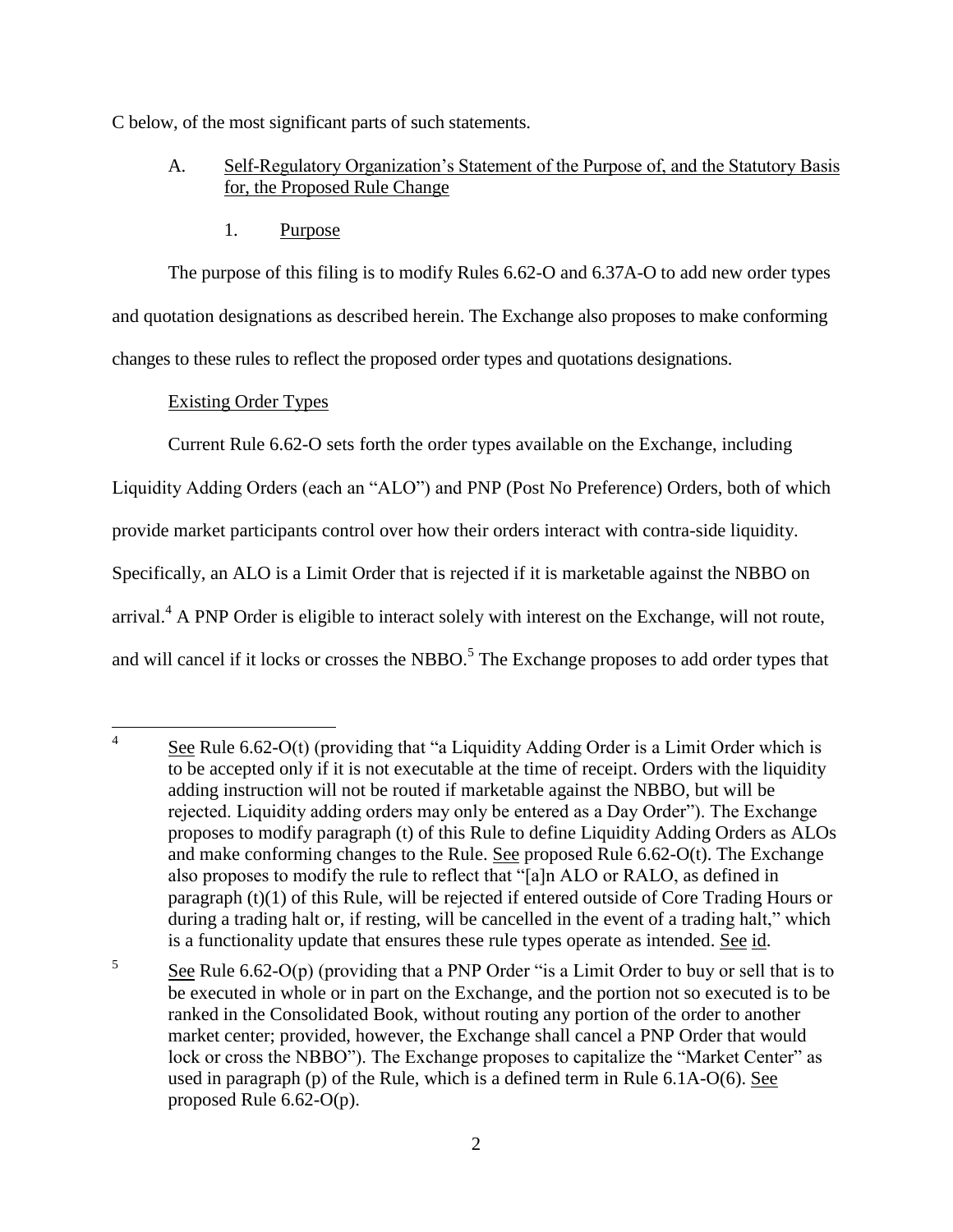build on the existing ALO and PNP Order functionality to allow for repricing (rather than cancellation or rejection of orders) under certain circumstances.

### Repricing ALO ("RALO")

The Exchange proposes to allow market participants the option to send in ALOs designated as RALO.<sup>6</sup> As proposed, a RALO would be repriced (rather than be rejected) if it would either trade as the liquidity taker or display at a price that locks or crosses any interest on the Exchange or the NBBO. Specifically, an incoming RALO to buy (sell) that would trade with any displayed or undisplayed sell (buy) interest on the Consolidated Book would be displayed at a price one minimum price variation ("MPV") below (above) such sell (buy) interest. An incoming RALO to buy (sell) that is not marketable against interest in the Consolidated Book but that would lock or cross the NBO (NBB) would be displayed at a price that is one MPV below (above) the NBO (NBB). If the sell (buy) interest in the Consolidated Book or NBO (NBB) moves up (down), the display price of the RALO to buy (sell) and the undisplayed price at which it is eligible to trade would be continuously adjusted, up (down) to the RALO's limit price. In other words, to avoid trading as the liquidity taker, the RALO would be displayed at a price one MPV away from the best-priced contra-side interest, whether on the Exchange or an away market, and its display price would continue to be adjusted up to its limit price.

As proposed, a resting RALO to buy (sell) that is displayed one MPV below (above) interest on the Consolidated Book would be eligible to trade at its display price. As further proposed, a resting RALO to buy (sell) that is displayed at a price one MPV below (above) the NBO (NBB) would be eligible to trade at the NBO (NBB); provided, however, that if the NBO

 6 See proposed Rule 6.62-O(t)(1). The Exchange proposes that a RALO that is designated as a Reserve Order (i.e., with a portion of the order not displayed) would be rejected because of the complexity (and potential priority conflict) that could be introduced if the Exchange allowed a combination of these two order types. See id.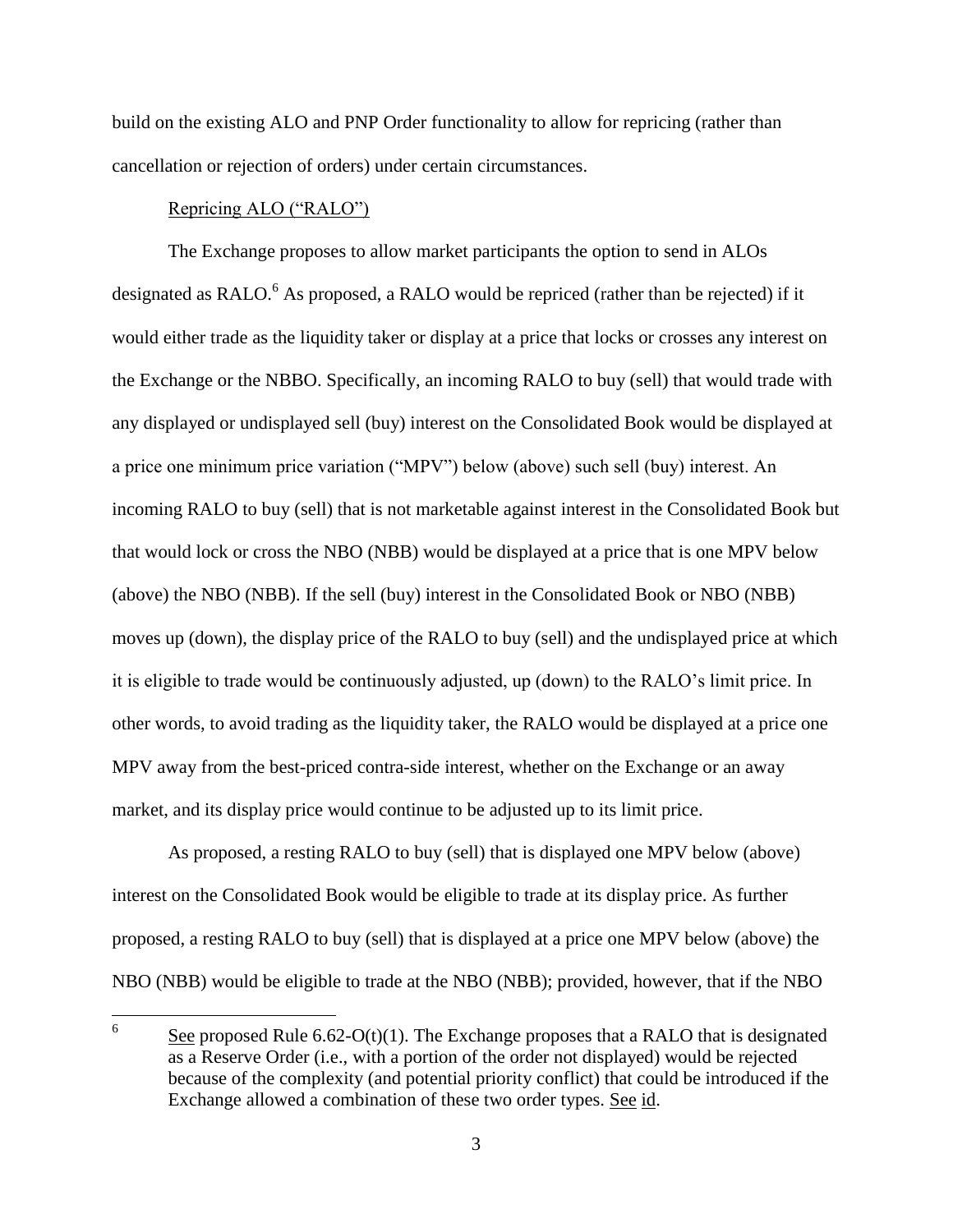(NBB) updates to lock or cross the RALO's display price, such RALO would trade at its display price in time priority behind other eligible interest already displayed at that price.<sup>7</sup> Because in such circumstances the RALO would be trading at its display price, which would be different than the (less aggressive) price it was previously eligible to trade, the Exchange believes that principles of price-time priority dictate that the repriced RALO should be ranked behind other interest already displayed at the RALO's updated display price.<sup>8</sup> Similarly, the Exchange proposes that each time there is an update to the RALO's price, the RALO would be ranked by time priority behind other eligible interest already at that price. And, if multiple RALOs simultaneously reprice to the same price at which they are eligible to trade, the RALOs would be prioritized based on the time of original order entry. The Exchange believes that this proposed handling of RALOs likewise would respect and preserve the Exchange price-time priority model.

To avoid accepting RALOs priced too far through the NBBO, the Exchange proposes to limit the extent to which it would reprice such interest. Specifically, the Exchange would cancel an incoming RALO that has a limit price to buy (sell) that is more than a configurable number of MPVs above (below) the initial display price (on arrival) of the RALO.<sup>9</sup> The Exchange would determine the configurable number of MPVs, which will be announced by Trader Update.<sup>10</sup>

<sup>—&</sup>lt;br>7 The proposed RALO operates in substantially the same manner as the ALO Order, available on the Exchange's equity market, which, like the RALO, would not remove liquidity and reprices if it would lock or cross interest on the Consolidated Book or the NBBO. See Rule 7.31-E(e)(2).

<sup>8</sup> The proposal to re-rank an order when the price at which an order is eligible to trade changes is consistent with how the Exchange's equity order types function. See Rule 7.36-E(f)(3) (providing that an order is assigned a new working time (i.e., effective time sequence assigned to an order for purposes of determining its priority ranking) any time the working price (i.e., the price at which an order is eligible to trade) changes).

<sup>9</sup> See proposed Rule  $6.62$ [sic](t)(1)(B).

<sup>&</sup>lt;sup>10</sup> For example, in a Penny Pilot issue, if the local best offer is 0.99 and the away best offer is 1.00 with a configuration set to 3 MPV, a RALO to buy of 1.02 or greater will cancel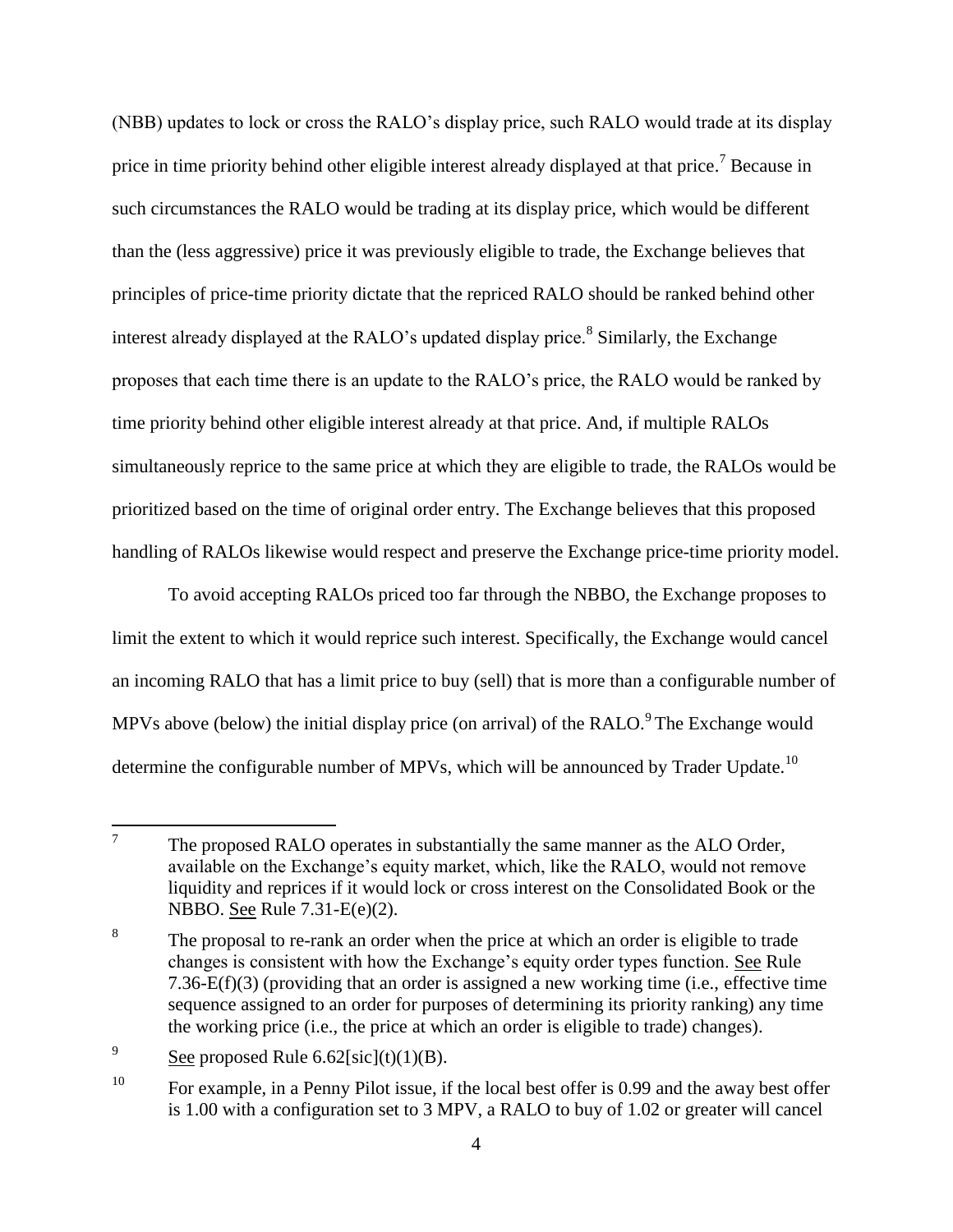The following examples illustrate the proposed RALO order type.

# **RALO Example 1**

Exchange BBO: (100) 1.98 x 2.22 (100)

Away BBO: (50) 1.97 x 2.23 (50)

Order 1: RALO Buy 50 @ 2.25

• The incoming RALO (Order 1) will reprice to display and be eligible to trade @ 2.21 (i.e., one MPV below the NBO, which is also the Exchange BO).

Order 2: Sell 50 @ 2.18

• Order 2 will trade on arrival with the RALO (Order 1)  $\omega$  2.21.

## **RALO Example 2**

 $\overline{a}$ 

Exchange BBO: (100) 2.15 x 2.22 (100)

Away BBO: (50) 2.20 x 2.23 (50)

Order 1:  $PNPB<sup>11</sup>$  Sell 50 @2.19

• The PNPB (Order 1) will be eligible to trade  $\omega$  2.20 (but will not be

displayed at this price because it crosses the NBB).

Order 2: RALO Buy 50 @ 2.25

on arrival because the initial display price would be 0.98 which is 4 MPVs away from its limit price.

<sup>&</sup>lt;sup>11</sup> A PNP-Blind Order (or PNPB) order "is a Limit Order to buy or sell that is to be executed in whole or in part on the Exchange, and the portion not so executed is to be ranked in the Consolidated Book, without routing any portion of the order to another market center; however, if the [PNPB] order would lock or cross the NBBO, the price and size of the order will not be disseminated. Once the [PNPB] order no longer locks or crosses the NBBO, the price and size will be disseminated." See Rule 6.62-O(u).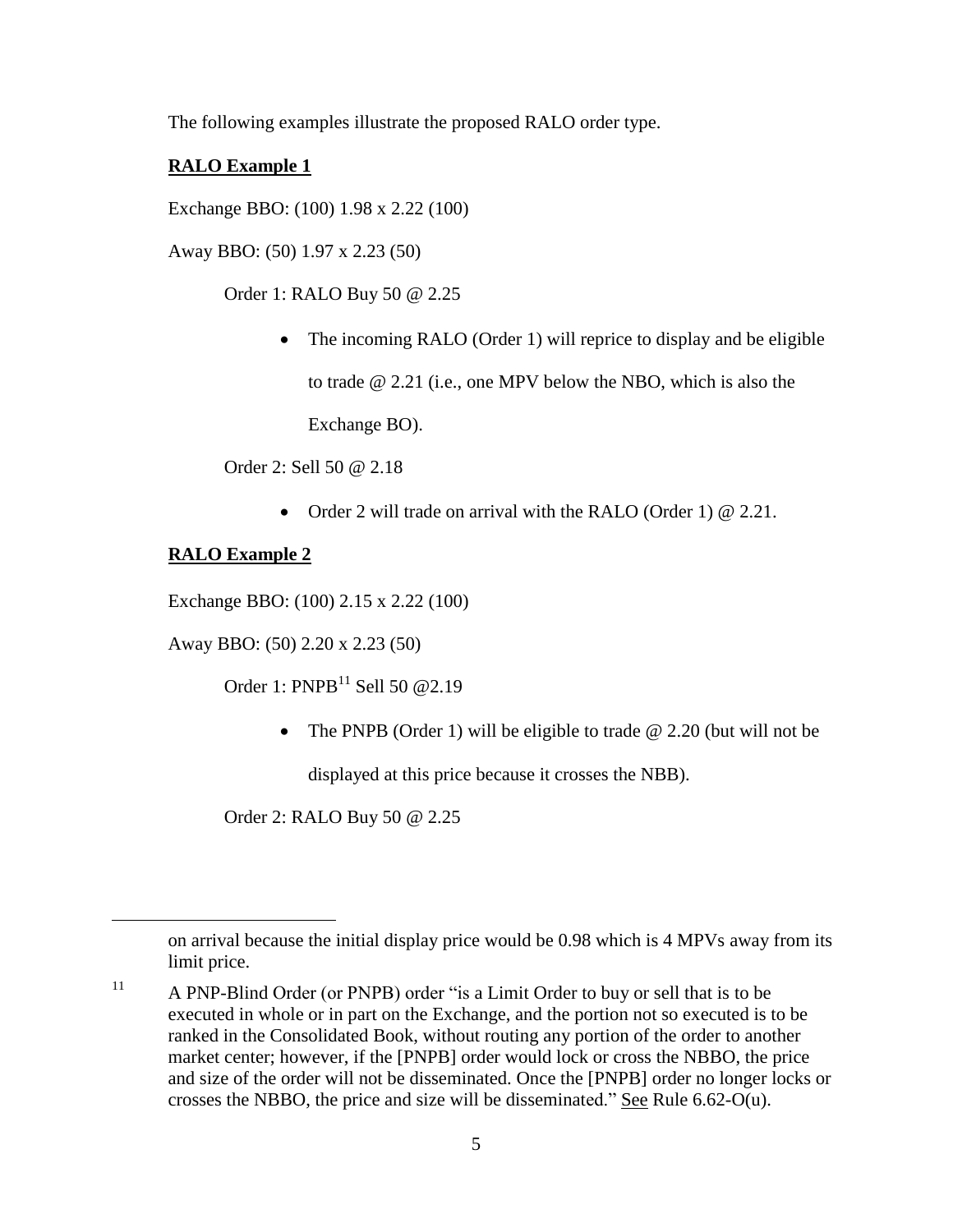a. The RALO (Order 2) will reprice to display and be eligible to trade @ 2.19 (i.e., one MPV below the PNPB (Order 1) @ 2.20, which is the best priced (undisplayed) contra-side interest in the Consolidated Book).

Order 3: Sell 100 @ 2.18

- b. Order 3 will route 50 to the Away BB @ 2.20, and trade the remaining 50 with the RALO (Order 2) @ 2.19.
- c. The PNPB (Order 1) will then display (because it is no longer crossing the NBB) and be eligible to trade @ 2.19.

### **RALO Example 3**

Exchange BBO: (100) 1.98 x 2.22 (10)

Away BBO: (50) 1.97 x 2.25 (50)

Order 1: Sell Limit 10 @ 2.23

Order 2: Sell Limit 10 @ 2.24

Order 3: RALO Buy 50 @ 2.25

• The RALO (Order 3) will reprice to display and be eligible to trade @

2.21 (i.e., one MPV below the NBO, which is also the Exchange BO).

Order 4: Buy Limit 10@ 2.25

• Order 4 will trade with the Exchange BO @ 2.22.

Update to Exchange BBO: (50) 2.21 x 2.23 (10)

• Order 3 (RALO) will be repriced to display and be eligible to trade @ 2.22.

Order 5: Sell 50 @ 2.20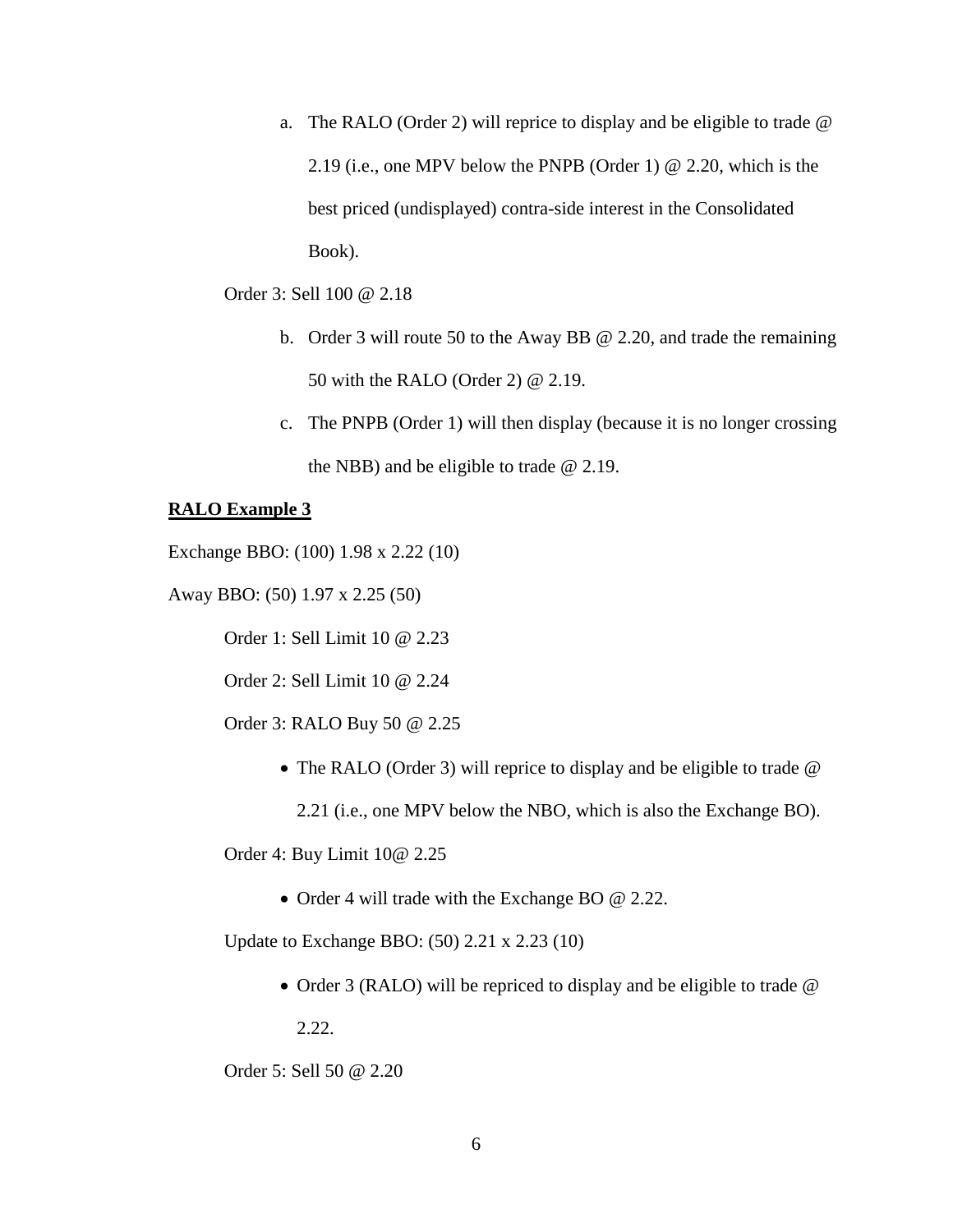• Order 5 will trade with Order 3 (RALO) @ 2.22.

#### **RALO Example 4**

Exchange BBO: (100) 1.98 x 2.22 (10)

Away BBO: (50) 1.97 x 2.25 (50)

Order 1: RALO Buy 50 @ 2.23

• The RALO (Order 1) will reprice to display and be eligible to trade  $\omega$ 

2.21 (i.e., one MPV below the NBO, which is also the Exchange BO).

Order 2: Buy Limit 50 @ 2.23

 Order 2 will trade 10 contracts with the Exchange BO @ 2.22 and the remaining 40 contracts of Order 2 will be added the Consolidated Book at 2.23. The RALO (Order 1) will reprice to display and be eligible to trade @ 2.23, at which time the RALO will get a new priority timestamp making it eligible to trade behind Order 2 (already displayed at this price) in time priority.

Order 3: Sell Limit 10 @ 2.23

 Order 3 will trade with Order 2, as Order 2 has time priority over the RALO (Order 1).

Order 4: Sell 10 @ 2.50

New Exchange BBO: (80) 2.23 x 2.50 (10)

\*\*\*\*\*

The Exchange believes the proposed RALO would give market participants more flexibility and control over the circumstances under which their orders trade with contra sideinterest (i.e., by ensuring that a RALO would always add liquidity as maker, rather than remove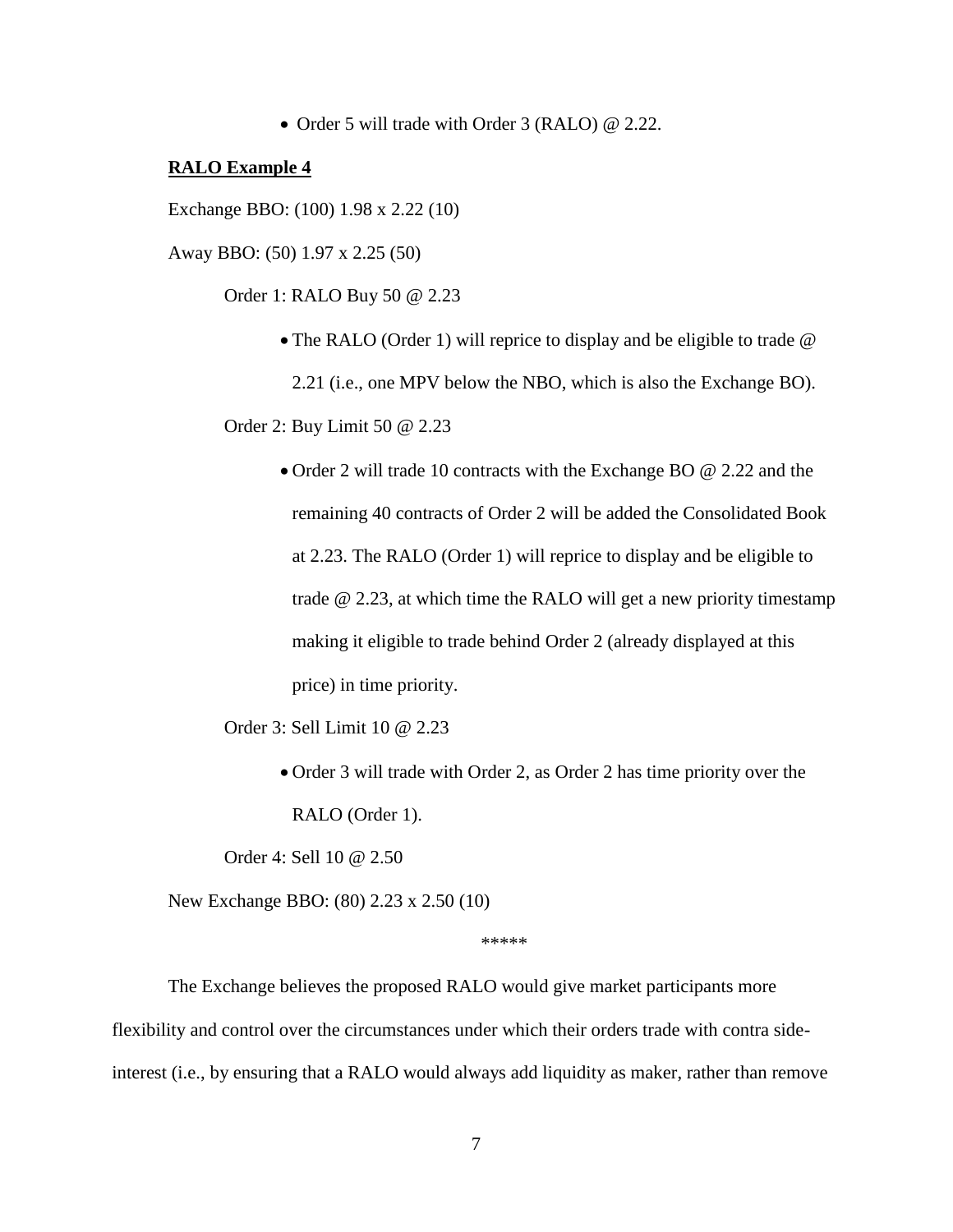liquidity as taker), while ensuring that RALOs priced too far through the contra-side NBBO would be rejected. The Exchange believes the proposed RALO would assist market participants in maximizing opportunities for execution (as such orders would reprice rather than reject) while encouraging the provision of greater displayed liquidity to the market, which would contribute to public price discovery.

### Repricing PNP Order ("RPNP")

The Exchange proposes to allow market participants the option to send in PNP Orders as RPNP.<sup>12</sup> As proposed, an RPNP is a PNP Order that would be repriced (rather than be cancelled after trading with interest in the Consolidated Book) if it would lock or cross the NBBO. Specifically, an RPNP to buy (sell) that would lock or cross the NBO (NBB) would be displayed at a price one MPV below (above) the NBO (NBB). If the NBO (NBB) moves up (down), the display price of the RPNP to buy (sell) and the undisplayed price at which it is eligible to trade would be continuously adjusted, up (down) to the limit price of the RPNP.

As proposed, a RPNP to buy (sell) that is displayed at a price one MPV below (above) the NBO (NBB) would be eligible to trade at the NBO (NBB), up (down) to the limit price of the RPNP; provided, however, that if the NBO (NBB) updates to lock or cross the RPNP's display price, such RPNP would trade at its display price in time priority behind other eligible interest

 $12 \,$ See proposed Rule 6.62-O (p)(1). The Exchange proposes that an RPNP received during pre-open or during a trading halt will be treated as a PNP Order (i.e., as a Limit Order and will not reprice) for purposes of participating in opening auctions or re-opening auctions. See proposed Rule 6.62-O (p). An RPNP may only be entered as a Day Order (i.e., that expires at the end of the trading day). See proposed Rule  $6.62-O$  (p)(1). The Exchange proposes that an RPNP that is designated as a Reserve Order (i.e., with a portion of the order not displayed) would be rejected because of the complexity (and potential priority conflict) that could be introduced if the Exchange allowed a combination of these two order types. See id.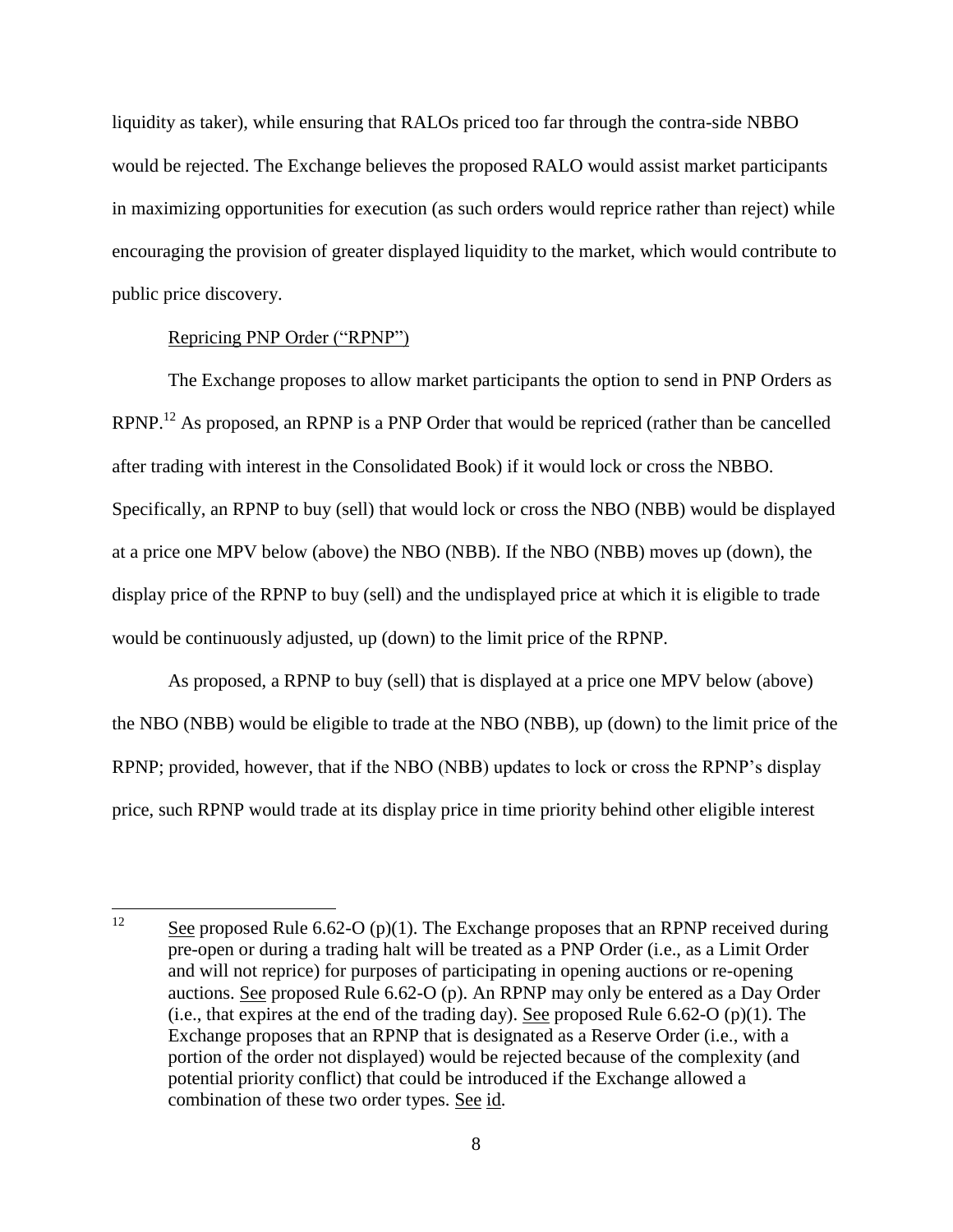already displayed at that price.<sup>13</sup> And, if multiple RPNPs simultaneously reprice to the same price at which they are eligible to trade, the RPNPs would be prioritized based on the time of original order entry. For the same reason as described above for the proposed RALO, the Exchange believes that ranking the RPNP to buy (sell) behind other interest already displayed at the RPNP's updated display price, and ranking RPNPs that simultaneously reprice to the same price based on time of original order entry, would respect and preserve principles of priority. Also consistent with the Exchange's price-time priority model, the Exchange proposes that each time there is an update to the RPNP's price, the RPNP would be ranked by time priority behind other eligible interest already at that price.

Similar to the proposed RALO, to avoid accepting RPNPs priced too far through the NBBO, the Exchange proposes to limit the extent to which it would reprice such interest.<sup>14</sup> An incoming RPNP would be cancelled after trading with eligible interest (if any) if its limit price to buy (sell) is more than a configurable number of MPVs above (below) the initial display price (on arrival). The Exchange would determine the configurable number of MPVs, which would be announced by Trader Update.<sup>15</sup>

The Exchange believes the proposed RPNP would give market participants more flexibility and control over the circumstances under which their orders trade with contra sideinterest, while ensuring that RPNPs priced too far through the contra-side NBBO would be

<sup>13</sup> The proposed RPNP operates in substantially the same manner as the Non-Routable Limit Order available on the Exchange's equities market, which, like the RPNP, reprices if it would lock or cross a protected quotation of an Away Market or trade through a protected quotation. See Rule 7.31-E(e)(1).

<sup>&</sup>lt;sup>14</sup> See proposed Rule 6.62[sic](p)(1)(B).

<sup>&</sup>lt;sup>15</sup> For example, in a Penny Pilot issue, if the local best offer is 0.99 and the away best offer is 1.00 with a configuration set to 3 MPV, a RPNP to buy at 1.03 or greater would trade with the local offer at 0.99 and any remaining interest will be cancelled (because the initial display price would be 0.99 which is 4 MPVs away from its limit price).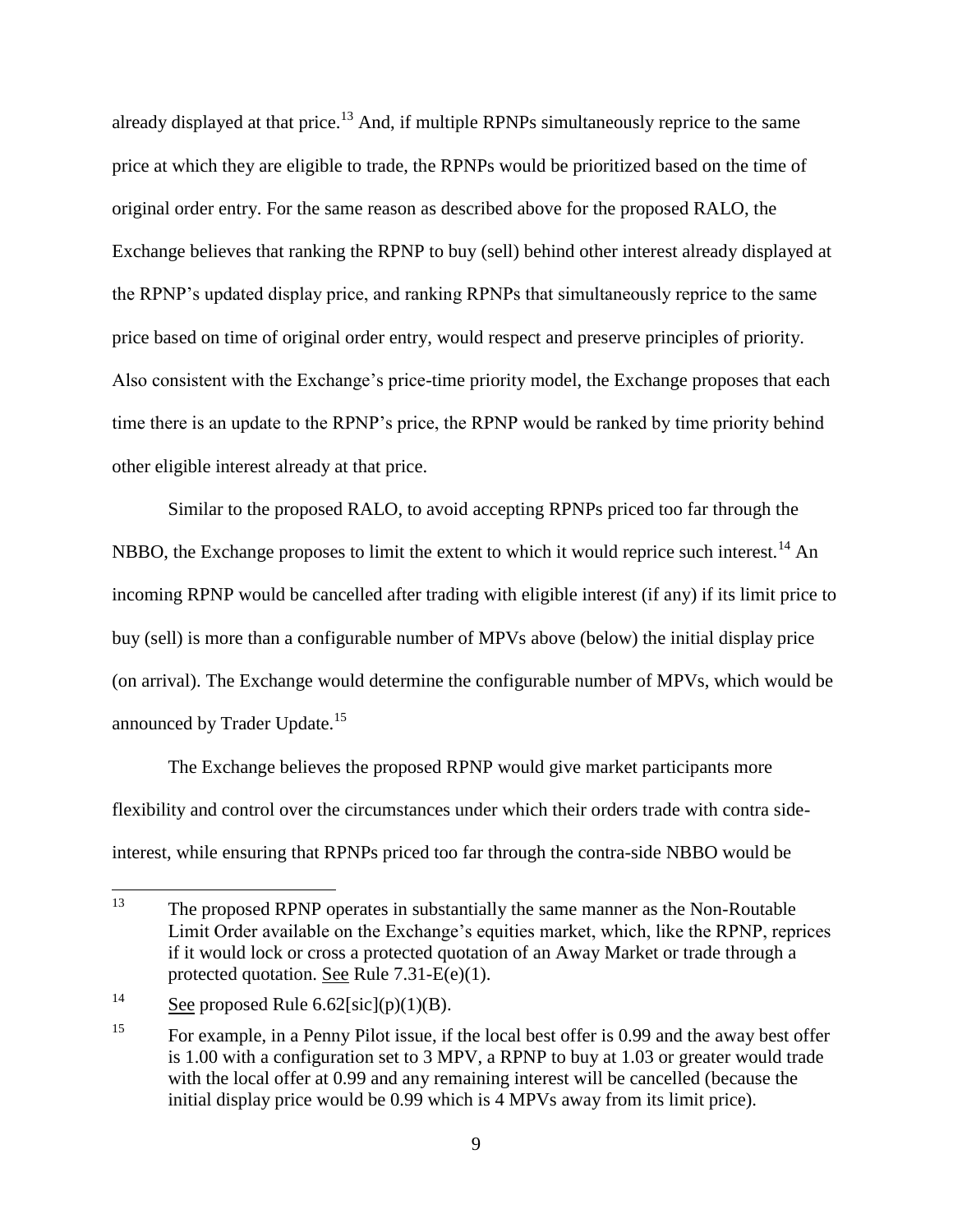rejected. The Exchange believes the proposed RPNP would assist market participants in maximizing opportunities for execution (as such orders would reprice rather than reject) while encouraging the provision of greater liquidity to the market, which would contribute to public price discovery.

The following examples illustrate the proposed RPNP order type.

## **RPNP Example 1**

Exchange BBO: (100) 1.98 x 2.22 (100)

Away BBO: (50) 2.00 x 2.20 (50)

Order 1: RPNP Buy 50 @ 2.25

• The RPNP (Order 1) will display @ 2.19 (i.e., one MPV below the NBO) and will be eligible to trade @ 2.20 (i.e., the NBO).

Order 2: Sell 50 @ 2.18

• Order 2 will trade on arrival with the RPNP (Order 1)  $@ 2.20$ .

## **RPNP Example 2**

Exchange BBO: (100) 1.98 x 2.22 (100)

Away BBO: (50) 2.00 x 2.20 (50)

Order 1: PNPB Buy 50 @ 2.22

• The PNPB (Order 1) will be eligible to trade  $\omega$  2.20 (but will not be displayed at this price because it crosses the NBO).

Order 2: RPNP Buy 50 @ 2.21

• The RPNP (Order 2) will display @ 2.19 (i.e., one MPV below the

NBO) and be eligible to trade @ 2.20 behind Order 1 in time priority.

Order 3: Sell 10 @ 2.18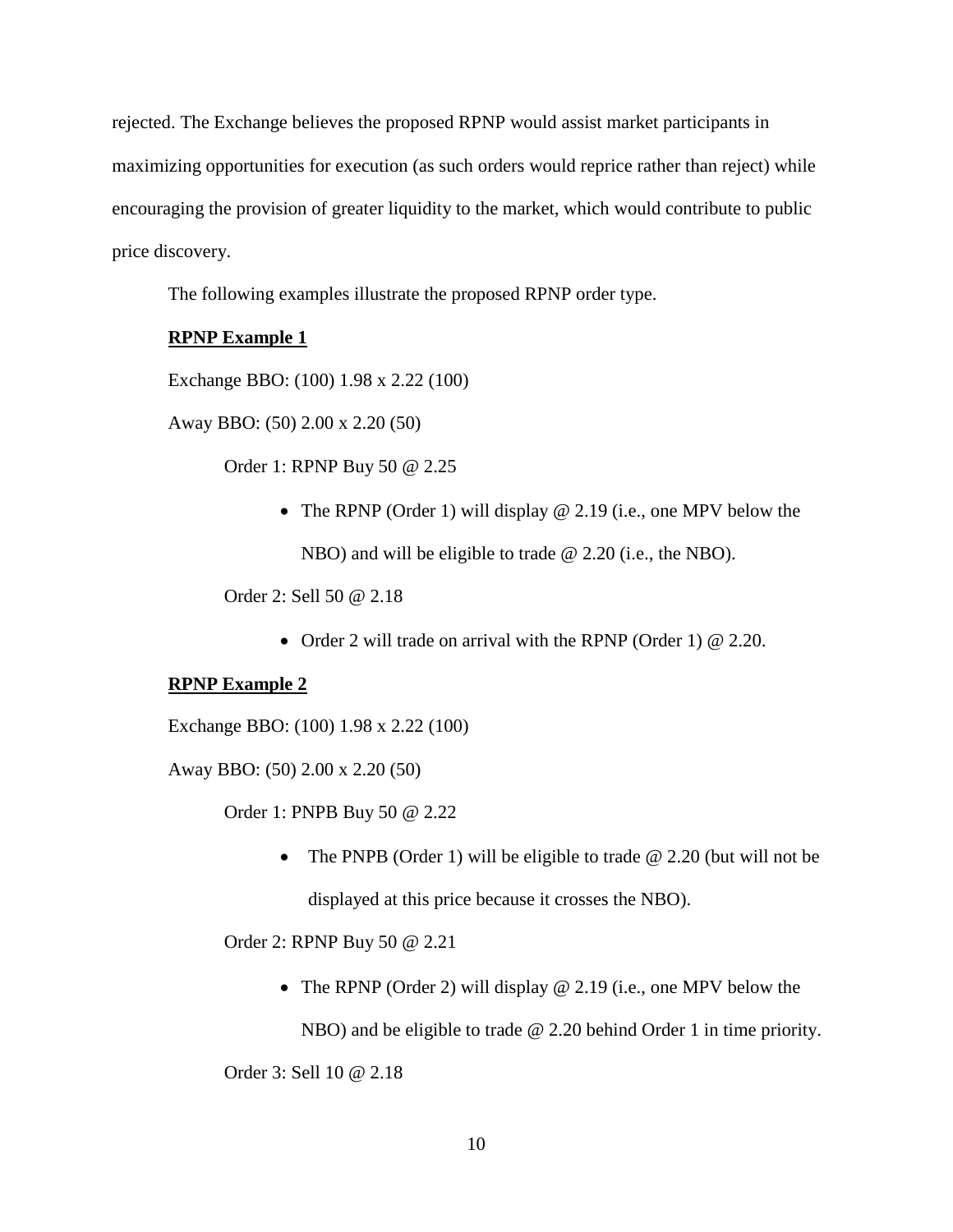• Order 3 will trade on arrival with Order 1 @ 2.20.

#### **RPNP Example 3**

Exchange BBO: (100) 1.98 x 2.22 (100)

Away BBO: (50) 2.00 x 2.20 (50)

Order 1: PNPB Buy 50 @ 2.21

• The PNPB (Order 1) will be eligible to trade at 2.20 (but will not be displayed at this price because it crosses the NBO).

Order 2: RPNP Buy 50 @ 2.22

• The RPNP (Order 2) will display  $@$  2.19 and will be eligible to trade @ 2.20 behind Order 1 in time priority.

Away BBO updates to (50) 2.00 x 2.19 (50)

- The updated NBO locks the display price of the RPNP Buy 50 (Order 2).
- The PNPB (Order 1) and the RPNP (Order 2) are both eligible to trade @ 2.19. The RPNP has priority to trade ahead of the PNPB because the RPNP was displayed @ 2.19 before the away market updated (and the PNPB is still undisplayed because its limit price is still crossing the NBO).

Order 3: Sell 10 @ 2.18

• Order 3 will trade on arrival with the RPNP (Order 2)  $\omega$  2.19.

#### **RPNP Example 4**

Exchange BBO: (100) 1.98 x 2.22 (100)

Away BBO: (50) 2.00 x 2.20 (50)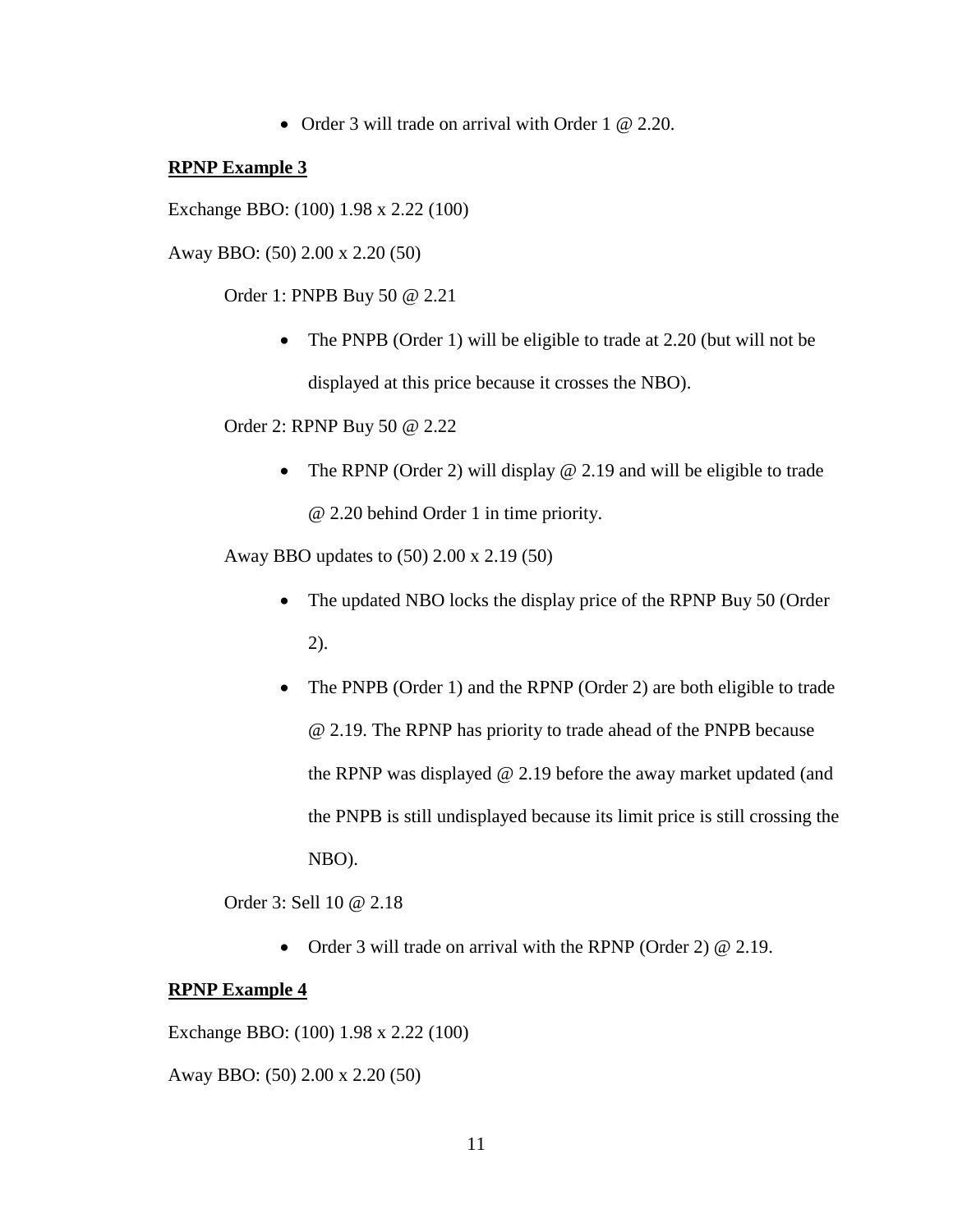Order 1: Limit Buy 50 @ 2.19.

Order 2: RPNP Buy 50 @ 2.22

• The RPNP will display @ 2.19 (because crosses the NBO) and will be eligible to trade @ 2.20.

Away BBO updates to (50) 2.00 x 2.19 (50)

- NBO now locks the display price of Order 2 (RPNP).
- The RPNP (Order 2) will reprice to display and (will continue to) be eligible to trade @ 2.19, but Order 1 will have priority over Order 2 as it was already being displayed at this price.

Order 3: Sell 10 @ 2.18

• Order 3 will trade on arrival with Order 1 @ 2.19.

\*\*\*\*\*

### Existing Market Maker Quotations

Current Rule 6.37A-O(a) defines Market Maker quotes, including quotations designated as Market Maker - Light Only ("MMLO"), and specifies how such quotes are processed when a series is open for trading. The Exchange proposes to modify Rule 6.37A-O(a) to add two new quote designations to provide market makers with the same functionality for their quotations as are proposed for orders entered on the Exchange. The proposed quotation designations are similar to how the proposed RALO and RPNP would function and would enable Market Makers to exert greater control over how their quotes would interact with contra-side liquidity, while affording them more opportunities to provide liquidity.

### Market Maker - Add Liquidity Only Quotation ("MMALO")

The Exchange proposes to allow Markets Makers the option to designate quotations as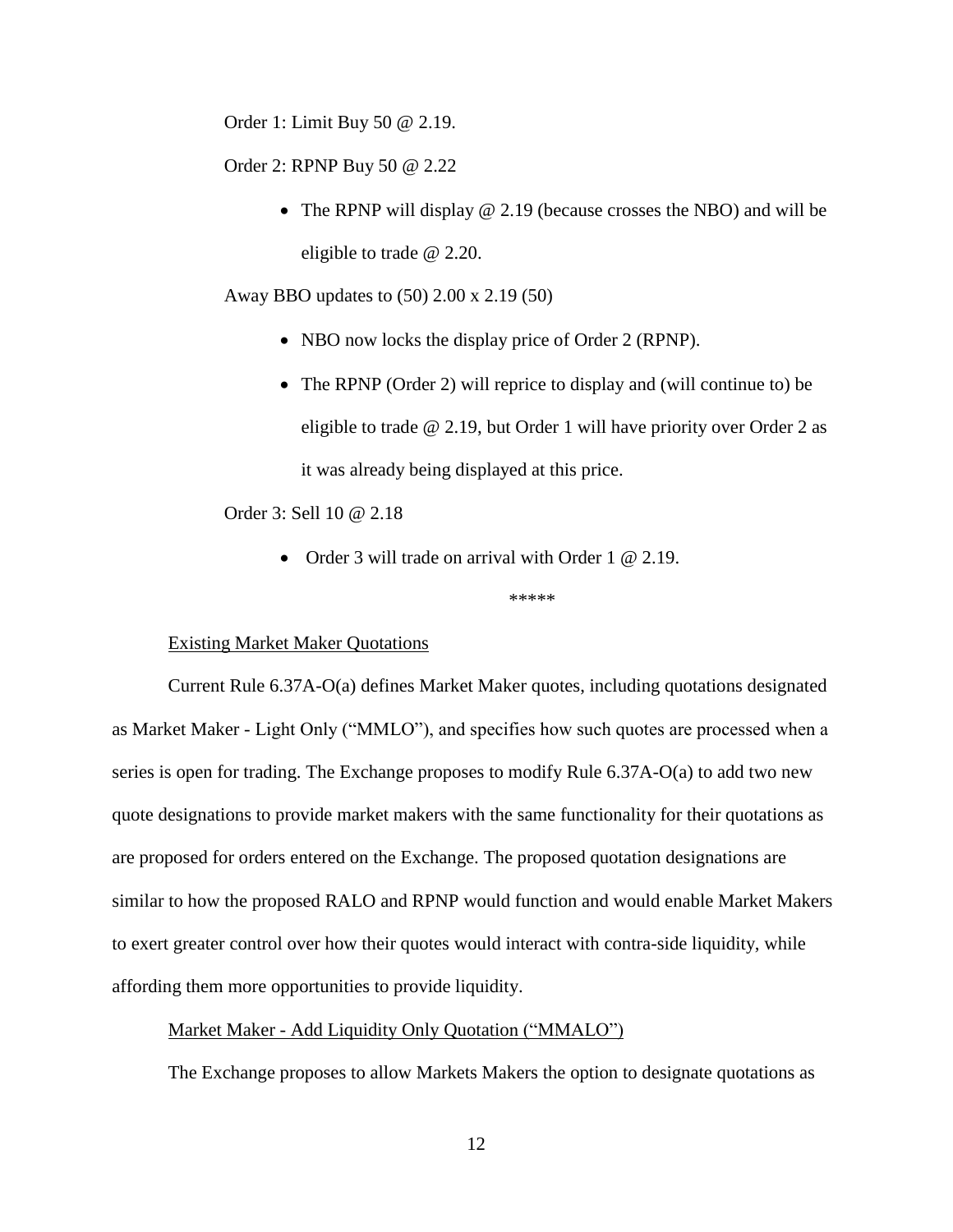MMALO.<sup>16</sup> Similar to how the proposed RALO would function, as proposed, an incoming or resting MMALO would never trade as the liquidity taker nor would it display at a price that would lock or cross any interest on the Exchange or the NBBO.<sup>17</sup> Rather than trade, an MMALO would be repriced based on contra-side interest.<sup>18</sup> Specifically, an incoming MMALO to buy (sell) that would trade with any sell (buy) interest on the Consolidated Book would be displayed at a price one minimum price variation ("MPV") below (above) such sell (buy) interest. Similarly, an incoming MMALO to buy (sell) that is not marketable against interest in the Consolidated Book but that would lock or cross the NBO (NBB) would be displayed at a price that is one MPV below (above) the NBO (NBB). If the sell (buy) interest in the Consolidated Book or NBO (NBB) moves up (down), the display price of the MMALO to buy (sell) and the undisplayed price at which it is eligible to trade would be continuously adjusted, up (down) to the MMALO's limit price. In other words, to avoid trading as the liquidity taker, the MMALO would be displayed at a price one MPV away from the best-priced contra-side interest, whether on the Exchange or an away market. The above trading examples illustrating how a RALO is processed (RALO Examples 1 - 4) apply equally to an MMALO of the same size and price of the RALO in each example.

<sup>16</sup> See proposed Rule  $6.37A-O(a)(3)(B)$  and  $(a)(4)(A)(i)$ . The Exchange proposes to delete reference to MMLO in paragraph (a)(4), regarding the "[t] reatment of Market Maker Quotations," as too restrictive in light of the proposed quote types; instead, the Exchange proposes to separately describe the treatment of the various quote types when a series is open for trading. See proposed Rule 6.37A-O(a)(4).

<sup>&</sup>lt;sup>17</sup> Because incoming quotations, other than an MMALO, would immediately "trade with contra-side interest in the Consolidated Book at prices that do not trade through interest on another Market Center," the Exchange proposes to modify the rule to carve out incoming MMALOs. See proposed Rule 6.37A-O(a)(4)(A). The Exchange also proposes to replace references to "another Market Center" with "the NBBO" to add clarity and consistency to the Rule. See id.; see also proposed Rule  $6.37A-O(a)(4)(C)(i),(D)(i)-(ii)$ .

<sup>&</sup>lt;sup>18</sup> See proposed Rule  $6.37A-O(a)(4)(A)(i)$ .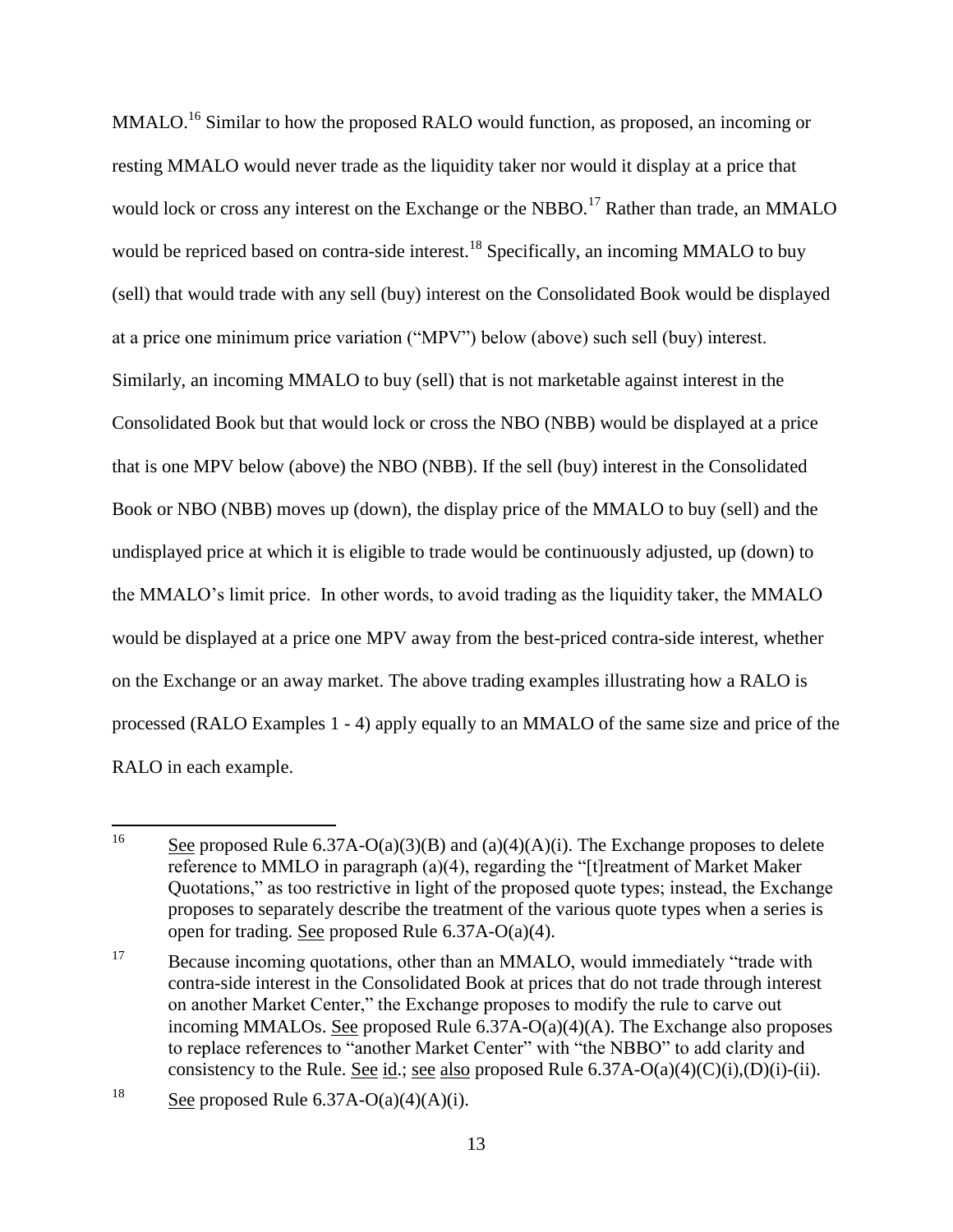Similar to the proposed RALO, a resting MMALO to buy (sell) that is displayed one MPV below (above) interest on the Consolidated Book would be eligible to trade at its display price. Also similar to the proposed RALO, a resting MMALO to buy (sell) that is displayed at a price one MPV below (above) the NBO (NBB) would be eligible to trade at the NBO (NBB); provided, however, that if the NBO (NBB) updates to lock or cross the MMALO's display price, such MMALO would trade at its display price in time priority behind other eligible interest already displayed at that price.<sup>19</sup> For the same reasons as described above for the proposed RALO and RPNP, the Exchange believes that ranking the MMALO to buy (sell) behind other interest already displayed at the MMALO's updated display price would respect and preserve principles of priority. Also consistent with the handling of RALOs, , the Exchange proposes that each time there is an update to the MMALO's price, the MMALO would be ranked by time priority behind other eligible interest already at that price.<sup>20</sup> And, if multiple MMALOs simultaneously reprice to the same price at which they are eligible to trade, the MMALOs would be prioritized based on the time of original order entry. The Exchange believes that this handling of MMALOs (which is consistent with proposed handling of RALOs) in the event of a reprice, including when multiple MMALOs simultaneously reprice, is consistent with the Exchange's price-time priority model.

To incorporate MMALO (and MMRP discussed below) into existing rule text, the Exchange proposes to streamline Rule 6.37A-O, by re-organizing and re-numbering related text regarding the treatment of untraded incoming quotations. Specifically, the Exchange proposes to provide that "[a]ny untraded quantity of an incoming quotation will be added to the Consolidated Book, except in the circumstances specified below, which result in the remaining balance being

19 See proposed Rule  $6.37A-O(a)(4)(A)(i)(b)$ .

<sup>&</sup>lt;sup>20</sup> See proposed Rule 6.37A-O(a)(4)(A)(i)(c).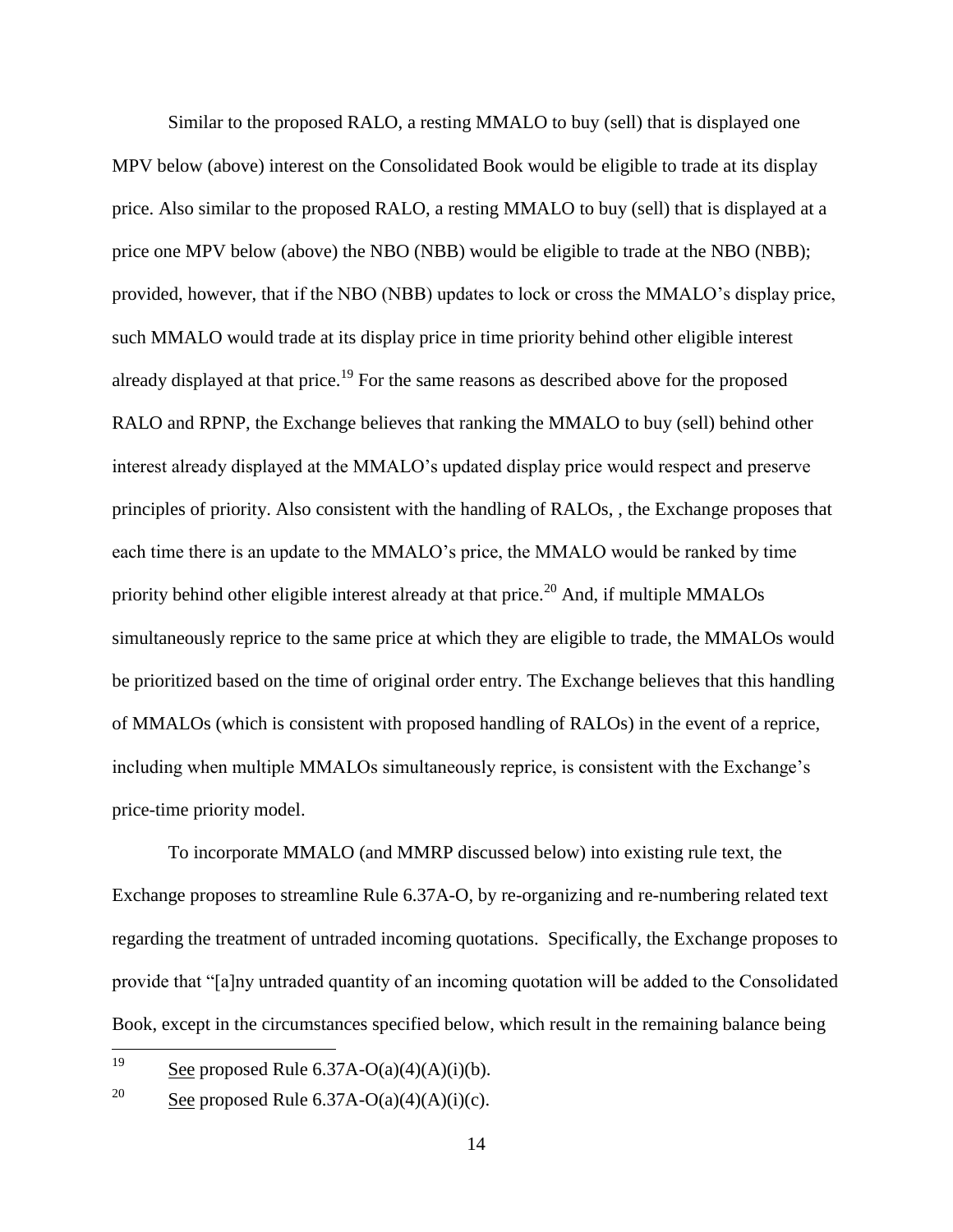cancelled,"<sup>21</sup> including when the incoming quotation "is not designated as MMALO or MMRP" and locks or crosses the NBBO and when it is designated as MMLO and locks or crosses undisplayed interest.<sup>22</sup> Similarly, the Exchange would modify the rule providing that an incoming quotation that locks or crosses the NBBO would be rejected, provided "it is not designated as MMALO or MMRP" and cannot trade with interest in the Consolidated Book at prices that do not trade through the NBBO. $^{23}$ 

To avoid accepting MMALOs priced too far through the NBBO, the Exchange proposes to limit the extent to which it would reprice such interest. Specifically, the Exchange would reject an incoming quote that is designated as MMALO that has a limit price to buy (sell) that is more than a configurable number of MPVs above (below) the initial display price of the  $MMALO.<sup>24</sup>$  The Exchange would determine the configurable number of MPVs, which will be announced by Trader Update. $25$ 

The Exchange believes the proposed MMALO would give Market Makers more flexibility and control over the circumstances under which their quotes trade with contra side-

<sup>21</sup> See proposed Rule  $6.37A-O(a)(4)(C)$ .

<sup>&</sup>lt;sup>22</sup> See proposed Rule 6.37A-O(a)(4)(C)(i) and (ii).

<sup>&</sup>lt;sup>23</sup> See proposed Rule 6.37A-O(a)(4)(D)(i).

<sup>&</sup>lt;sup>24</sup> See proposed Rule 6.37A-O(a)(4)(D)(iii). The Exchange notes that incoming MMALOs that fail the MPV check are rejected while similarly-priced RALOs would be accepted and then cancelled. The Exchange notes that this is a distinction without a difference and simply reflects an operational difference in how the Exchange evaluates these types of interest. The Exchange also proposes to re-locate text that is currently at the end of this provision to the beginning, such that the Rules states that "[a]n incoming quotation will be rejected, and the Exchange will cancel the Market Maker's current quotation on the same side of the market, if:" as the Exchange believes this would streamline the Rule making it easier to navigate and understand. See proposed Rule 6.37A-O(a)(4)(D).

<sup>&</sup>lt;sup>25</sup> For example, in a Penny Pilot issue, if the local best offer is 0.99 and the away best offer is 1.00 with a configuration set to 3 MPV, a MMALO to buy of 1.02 or greater would be rejected because the initial display price would be 0.98, which is 4 MPVs away from its limit price.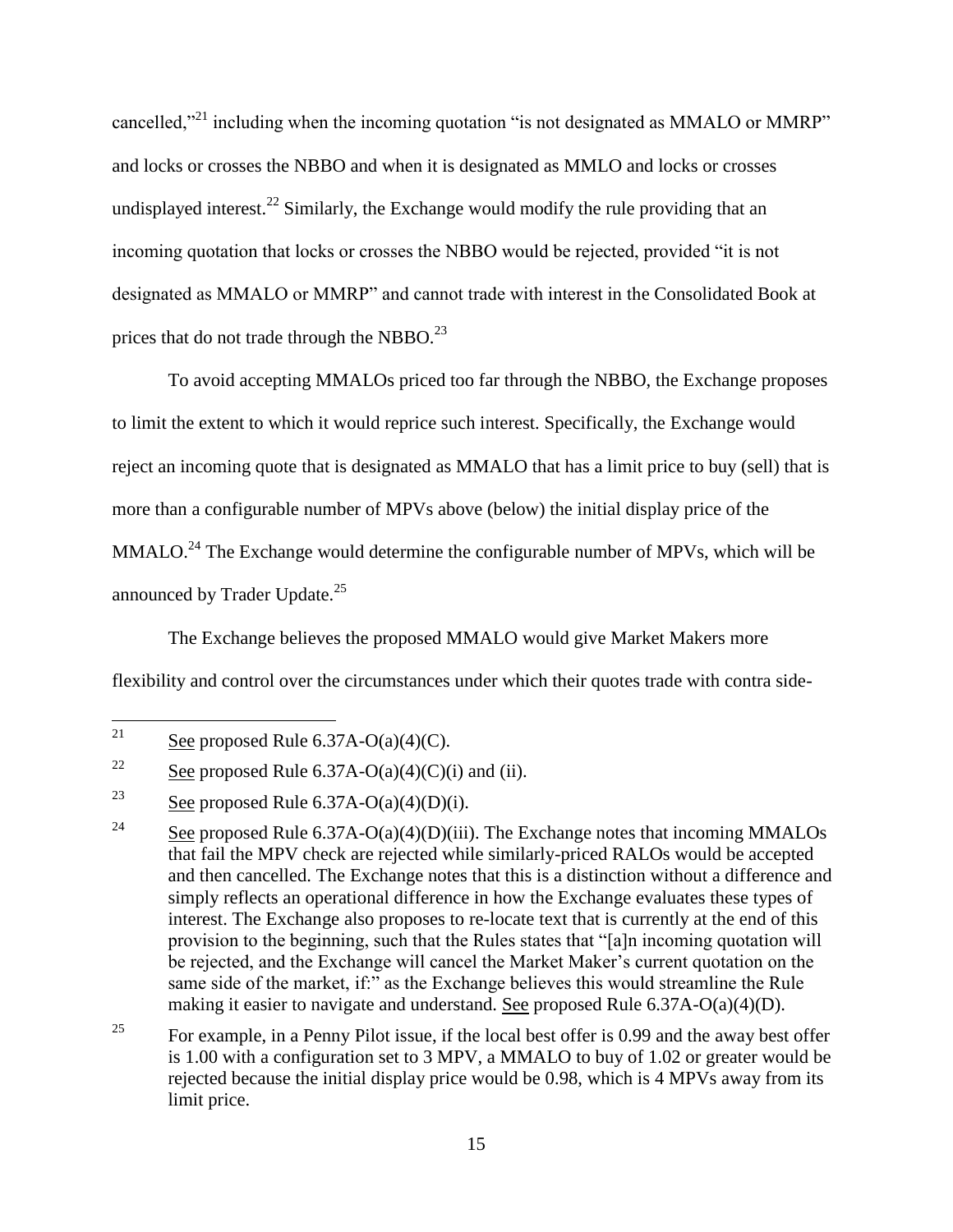interest (i.e., by ensuring that an MMALO would always add liquidity as maker, rather than remove liquidity as taker), while ensuring that MMALOs priced too far through the contra-side NBBO would be rejected. The Exchange believes the proposed MMALO would assist Market Makers in maintaining a fair and orderly market, as it would encourage Market Makers to provide displayed liquidity to the market and thereby contribute to public price discovery.

### Market Maker - Repricing Quotation ("MMRP")

The Exchange also proposes to allow Markets Makers the option to designate quotations as MMRP, which is similar to the proposed RPNP.<sup>26</sup> As proposed, an incoming or resting quotation designated as MMRP would never display at a price that locks or crosses the NBBO. Instead, after trading with interest in the Consolidated Book, an incoming MMRP to buy (sell) that locks or crosses the NBO (NBB) would be displayed at a price that is one MPV below (above) the NBO (NBB). If the NBO (NBB) moves up (down), the display price of the MMRP to buy (sell) and the undisplayed price at which it is eligible to trade would be continuously adjusted, up (down) to the MMRP's limit price.

Similar to the proposed RPNP, an MMRP to buy (sell) that is displayed at a price one MPV below (above) the NBO (NBB) would trade at the NBO (NBB); provided, however, that if the NBO (NBB) updates to lock or cross the MMRP's display price, such MMRP would trade at its display price in time priority behind other eligible interest already displayed at that price. For the same reasons described above for the proposed RALO and RPNP, the Exchange believes that ranking the MMRP to buy (sell) behind other interest already displayed at the MMRP's updated display price would respect and preserve principles of priority.<sup>27</sup> Also consistent with the handling of RALOs and RPNPs, , [sic] the Exchange proposes that each time there is an update

<sup>26</sup> See proposed Rule  $6.37A-O(a)(3)(C)$  and  $(a)(4)(B)$ .

<sup>&</sup>lt;sup>27</sup> See proposed Rule 6.37A-O (a)(4)(B)(i).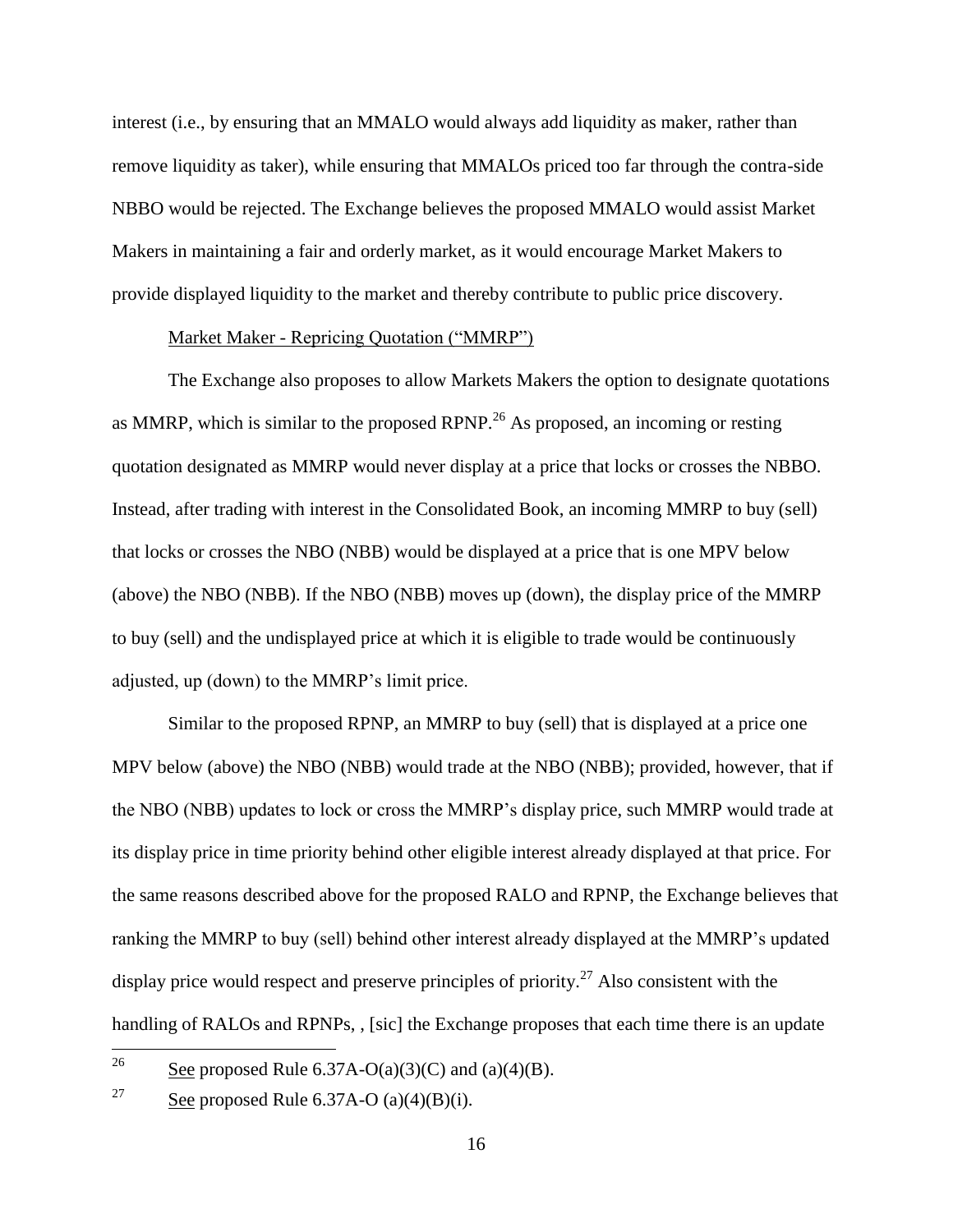to the MMRP's price, the MMRP would be ranked by time priority behind other eligible interest already at that price.<sup>28</sup> And, if multiple MMRPs simultaneously reprice to the same price at which they are eligible to trade, the MMRPs would be prioritized based on the time of original order entry. The Exchange believes that this handling of MMRPs (which is consistent with the proposed handling of RALOs and RPNPs) in the event of a reprice, including when multiple MMRPs simultaneously reprice, is consistent with the Exchange's price-time priority model.

The Exchange notes that an MMRP may be submitted when a series is not open for trading (i.e., during pre-open or a trading halt) and such MMRP would be eligible to participate in the opening auction and re-opening auction (as applicable) at the limit price of the MMRP.<sup>29</sup> Such MMRPs would not be repriced as an option series may not open (or re-open) if a quote is locked or crossed.<sup>30</sup>

To avoid accepting MMRPs priced too far through the NBBO, the Exchange proposes to limit the extent to which it would reprice such interest. Specifically, an incoming MMRP that has a limit price more than a configurable number of MPVs above (below) the initial display price (on arrival) would first trade with marketable interest in the Consolidated Book up (down) to the NBO (NBB) and any remaining balance would be cancelled.<sup>31</sup> Similarly, the Exchange would reject an incoming MMRP that does not trade (i.e., because there is no marketable interest in the Consolidated Book) and has a limit price to buy (sell) that is more than a configurable

<sup>28</sup> See proposed Rule  $6.37A-O (a)(4)(B)(ii)$ .

<sup>&</sup>lt;sup>29</sup> See proposed Rule 6.37A-O(a)(5). The Exchange also proposes to make clear that "[a]ll resting quotations will be cancelled in the event of a trading halt." See id.

<sup>&</sup>lt;sup>30</sup> See Rule 6.64-O(b)(E)(providing in relevant part, that "[i]f the OX System does not open a series with an Auction Process, the OX System shall open the series for trading after receiving notification of an initial uncrossed NBBO disseminated by OPRA for the series").

<sup>&</sup>lt;sup>31</sup> See proposed Rule  $6.37A-O(a)(4)(C)(iii)$ .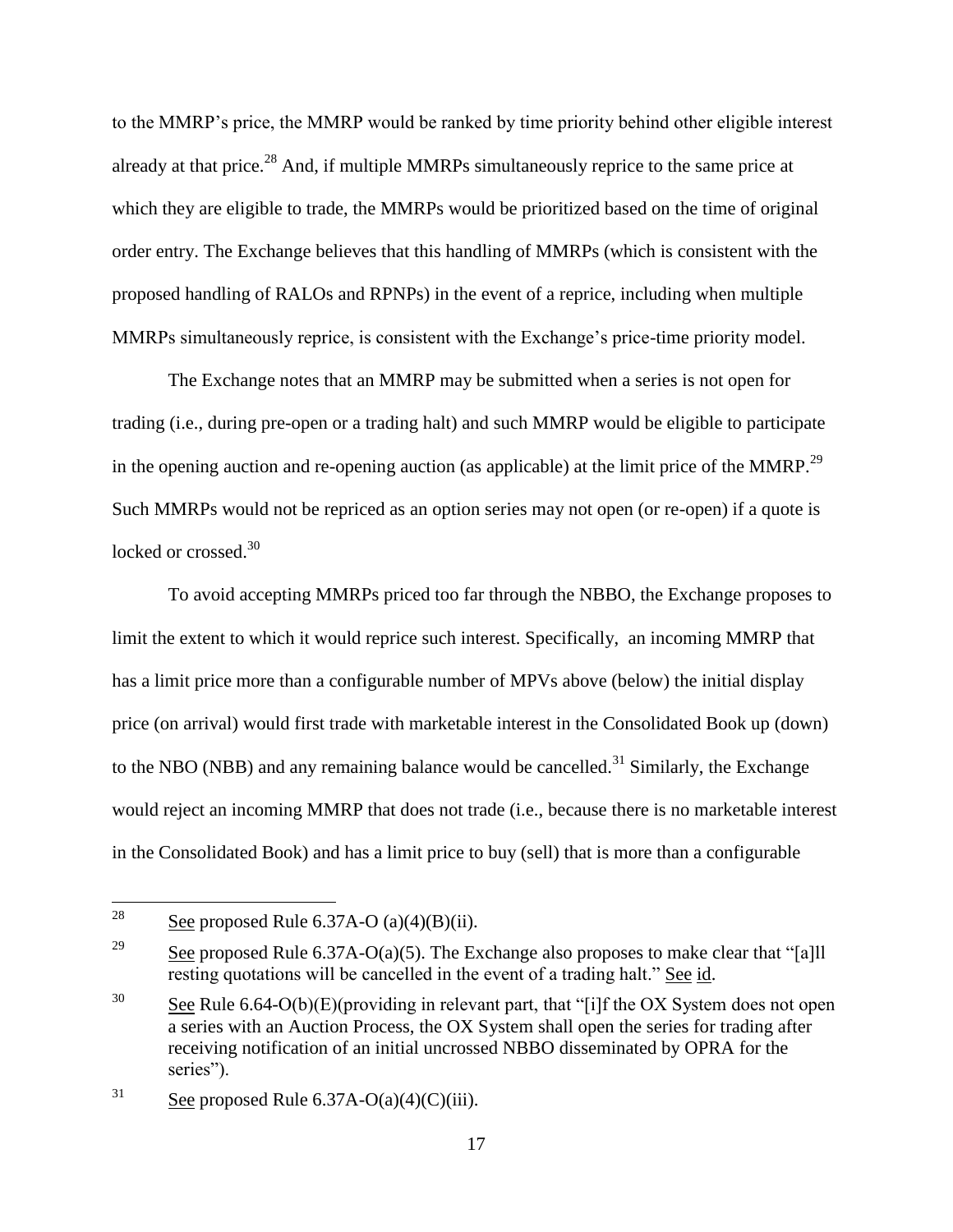number of MPVs above (below) the initial display price (on arrival) of the MMRP.<sup>32</sup> The Exchange would determine the applicable number of MPVs and announce the configurable by Trader Update.<sup>33</sup> The above trading examples illustrating how a RPNP is processed (RPNP) Examples 1 - 4) apply equally to an MMRP of the same size and price of the RPNP in each example.

The Exchange notes that absent the proposed MMRP, incoming quotes (or portions thereof) would reject or cancel if such quotes locked or crossed away markets, which aligns with the NMS plan for Options Order Protection And Locked/Crossed Market Plan ("Plan"), to which the Exchange is a party.<sup>34</sup> Thus, the Exchange believes that affording Market Makers the ability to designate quotes as MMRP affords Market Makers more certainty when providing liquidity,

 $32$ See proposed Rule  $6.37A-O(a)(4)(D)$ . The Exchange notes that incoming MMRPs that fail the MPV check are rejected while similarly-priced RPNPs would be accepted and then cancelled. The Exchange notes that this is a distinction without a difference and simply reflects an operational difference in how the Exchange evaluates these types of interest.

<sup>&</sup>lt;sup>33</sup> For example, in a Penny Pilot issue, if the local best offer is 0.99 and the away best offer is 1.00 with a configuration set to 3 MPV, a MMRP to buy at 1.03 or greater would trade with the local offer at 0.99 and any remaining interest will be cancelled (because the initial display price would be 0.99 which is 4 MPVs away from its limit price). Because the MMRP is cancelled, the Exchange would also cancel the opposite-side quote for that Market Maker. See Rule 6.37A-O(a)(4)(B)(or, as renumbered, proposed Rule 6.37A- $O(a)(4)(C)$  (providing, "[w]hen such quantity of an incoming quotation is cancelled, the Exchange will also cancel the Market Maker's current quotation on the opposite side of the market).

<sup>34</sup> See Plan, dated April 14, 2009, available here, [http://www.optionsclearing.com/components/docs/clearing/services/options\\_order\\_protec](http://www.optionsclearing.com/components/docs/clearing/services/options_order_protection_plan.pdf) [tion\\_plan.pdf.](http://www.optionsclearing.com/components/docs/clearing/services/options_order_protection_plan.pdf) See also Securities Exchange Act Release No. 60405 (July 30, 2009), 74 FR 39362 (August 6, 2009) (File No. 4-546) (order approving the Plan). The Plan obligates the participating exchanges to provide order protection, including addressing locked and crossed markets and the potential for trade-throughs in certain options classes. See id. Consistent with the Plan, the rules of the Exchange include prohibitions against trade-throughs and a pattern or practice of displaying certain quotations that lock or cross away markets. See, e.g., Rules 6.94-O, 6.95-O.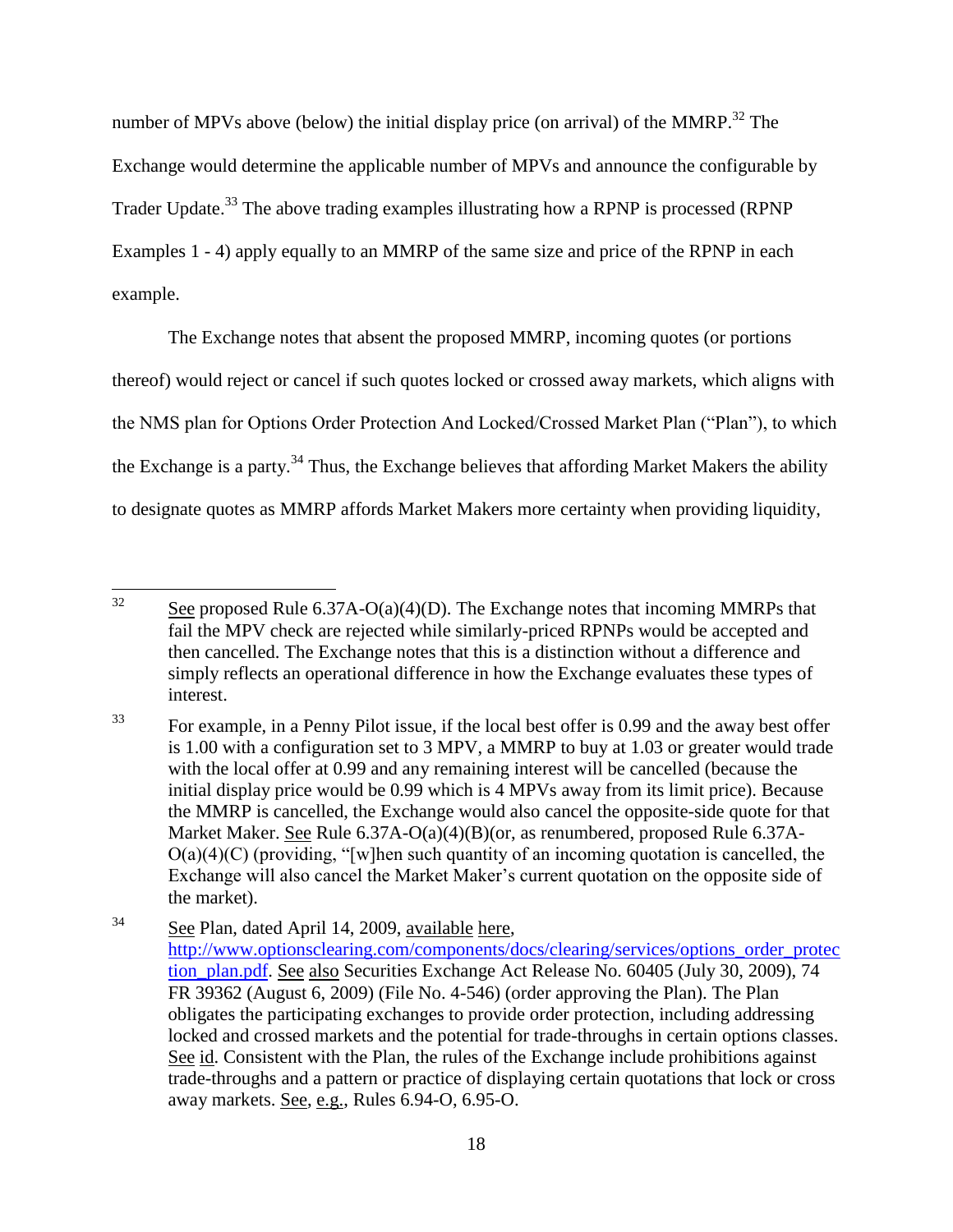while ensuring that MMRPs priced too far through the contra-side NBBO would cancel or reject after trading with any eligible interest on the Exchange.

To reflect the quote types proposed herein, the Exchange proposes to re-organize paragraph (a) of Rule 6.37A-O, by re-locating text that a quote will never route from existing paragraph (a)(4) to paragraph (a)(2); adding new paragraph (a)(3) to provide that "[a] Market Maker may designate a quote as follows"; and re-numbering the balance of the paragraph to account for such changes.<sup>35</sup> In addition, as proposed, the description of a Market Maker -Light Only Quotation ("MMLO") would be re-numbered as paragraph (a)(3)(A), and the text would be streamlined to provide simply that "[o]n arrival, a quotation designated MMLO will trade with displayed interest in the Consolidated Book only. Once resting, the MMLO designation no longer applies and such quotation is eligible to trade with displayed and undisplayed interest."<sup>36</sup>

The Exchange notes that this proposal does not relieve a Market Maker of its continuous quoting or firm quote obligations pursuant to Rules 6.37A-O and 6.86-O, respectively. Further, the Exchange notes that Market Makers would still be able to send orders in (and out of) classes to which they are appointed, as orders are not affected by this proposal.

### Implementation

The Exchange will announce by Trader Update the implementation date of the proposed rule change within 90 days of the effective date of this rule filing.

### 2. Statutory Basis

The Exchange believes that its proposal is consistent with Section 6(b) of the Securities Exchange Act of 1934 (the "Act"),<sup>37</sup> in general, and furthers the objectives of Section 6(b)(5) of

<sup>35</sup> See proposed Rule  $6.37A-O(a)(2)-(3)$ .

<sup>&</sup>lt;sup>36</sup> See proposed Rule  $6.37A-O(a)(3)(A)$ .

 $37$  15 U.S.C. 78f(b).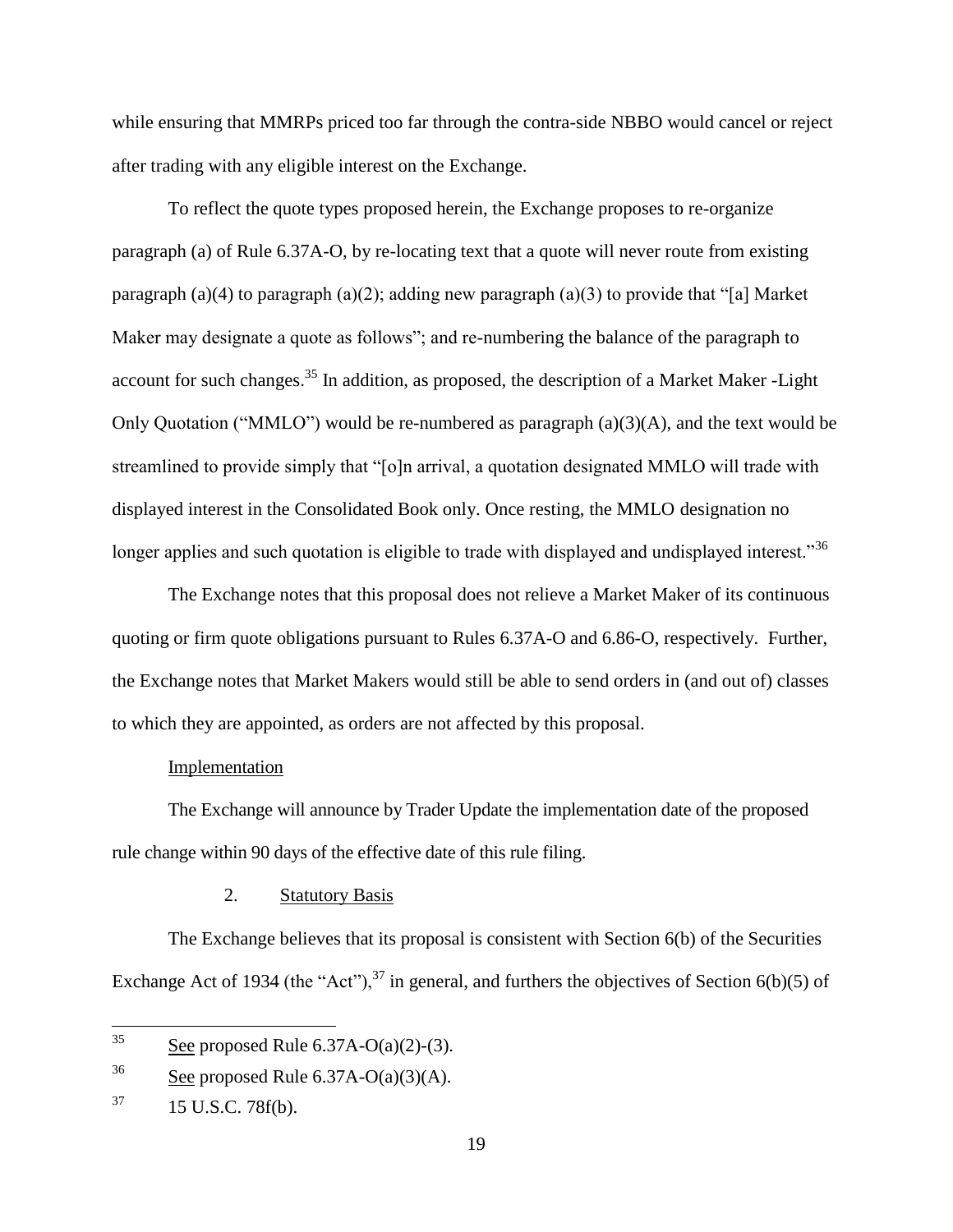the Act,<sup>38</sup> in particular, in that it is designed to prevent fraudulent and manipulative acts and practices, to promote just and equitable principles of trade, to remove impediments to and perfect the mechanism of a free and open market and a national market system, and, in general, to protect investors and the public interest.

### RALO and RPNP

The proposed RALO and RPNP would remove impediments to and perfect the mechanism of a free and open market and a national market system because the proposed order types would provide market participants with greater flexibility and control over how their orders interact with liquidity on the Exchange. The Exchange believes this proposal allows market participants to provide and access greater liquidity on the Exchange, thus benefiting Exchange members. Both proposed order types provide a means to display such orders at prices that are designed to maximize their opportunities for execution. Specifically, allowing any eligible RALO and RPNP to be repriced and potentially trade at multiple price points would improve the mechanism of price discovery. The Exchange believes that ranking a repriced RALO or repriced RPNP behind other interest already eligible to trade at a price, as well as ranking such orders that simultaneously reprice to the same price by time of original order entry, respects and preserves principles of priority and therefore would promote just and equitable principles of trade. The Exchange notes that similar order types are offered by other options exchanges.<sup>39</sup> In addition, the

 $38\,$ 15 U.S.C. 78f(b)(5).

 $39$  See, e.g., Nasdaq Options Market ("NOM"), Chapter VI Trading Systems, Sec. 1(e)(11) (providing for a non-routable Post-Only Order that will reprice upon entry rather than remove liquidity or lock or cross the NBBO as described herein) and Nasdaq PHLX LLC ("PHLX") Rule  $1080(m)(iv)(A)$  (providing for a non-routable Do Not Route ("DNR") Order that that will repeatedly reprice as described herein).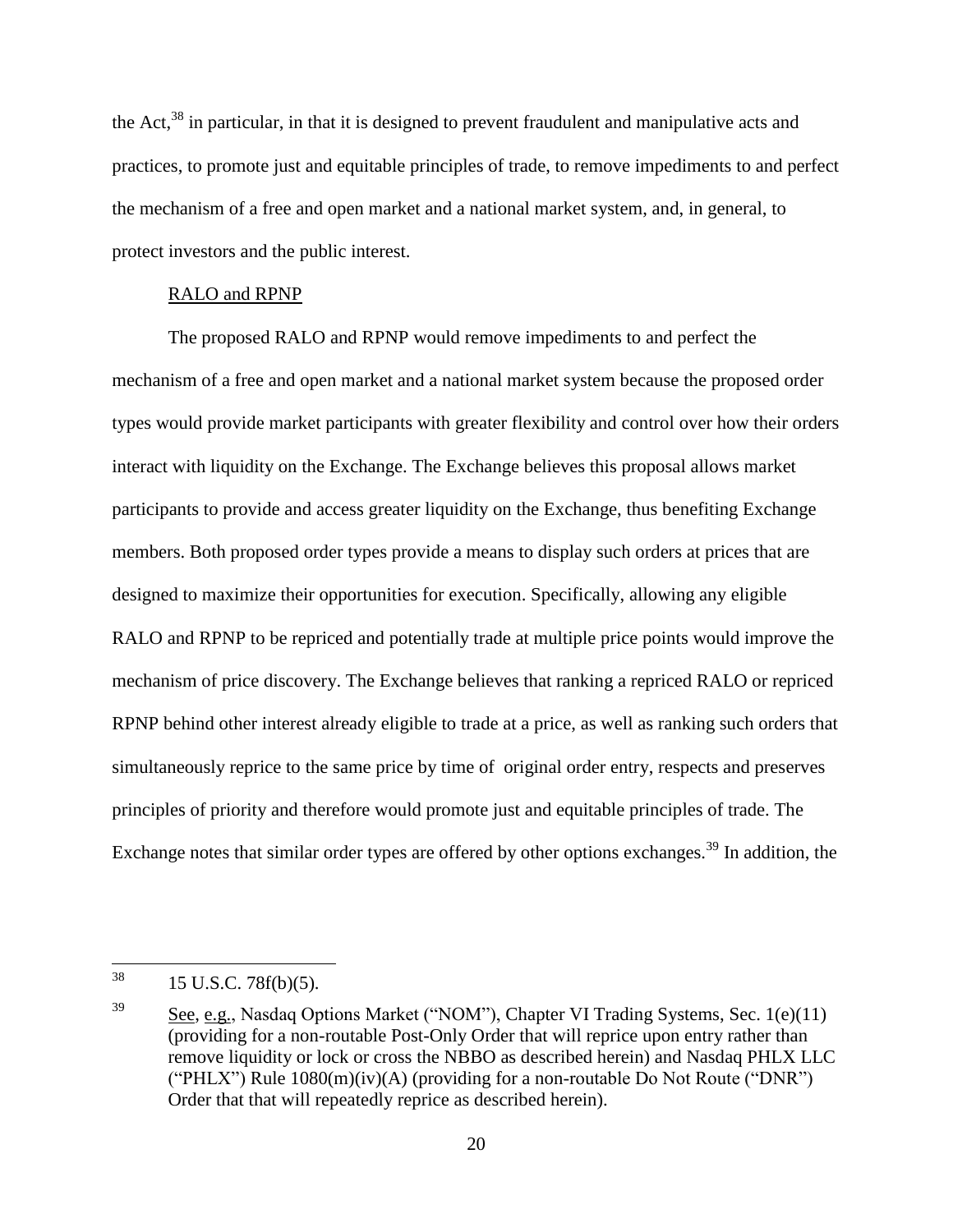Exchange has approved order types that function similar to the proposed RALO, and RPNP in its equities market rules.<sup>40</sup>

Specifically, the proposed RALO is substantially similar to the Post-Only Order available on NOM. A NOM Post-Only Order is a non-routable order that will not remove liquidity from the NOM System and is ranked and executed on the exchange or cancelled (at the request of a market participant), as appropriate, without routing away to another market. A RALO, like a NOM Post-Only Order, is evaluated at the time of entry with respect to locking or crossing other orders and if such order would lock or cross an order on the Exchange, the order would be repriced to one MPV below the current best offer (for bids) or above the current best bid (for offers) and displayed at one MPV below the current best offer (for bids) or above the current best bid (for offers). Also, like NOM's Post-Only Order, if a proposed RALO would not lock or cross an order on the local book but would lock or cross the NBBO of another market center, in violation of the Plan, such order would be repriced to the current NBO (for bids) or the current NBB (for offers) and displayed at one MPV above (for offers) or below (for bids) the national best price. Given that an incoming RALO (like a NOM Post-Only Order) would need to be evaluated for potential repricing, it may only be entered with a time-in-force of Day (i.e., like NOM's Post-Only Order, a RALO could not be submitted as an Immediate-or-Cancel (IOC) or Good-till-Cancel  $(GTC)$ <sup>41</sup>. The RALO, however, will continuously reprice to avoid locking or crossing once resting, while the NOM Post-Only Order appears to be evaluated and repriced only upon entry, which distinction does not change the underlying principle to both order types, which

<sup>40</sup> See Rules  $7.31-E(e)(1)$  (describing the "Non-Routable Limit Order", which reprices if it would lock or cross a protected quotation of an Away Market or trade through a protected quotation) and 7.31-E(e)(2) (describing the "ALO Order," which is an non-routable limit order that would also reprice if it would remove liquidity from the NYSE Arca Book).

<sup>&</sup>lt;sup>41</sup> See proposed Rule 6.62-O(t) (providing that an ALO may only be entered as a Day order) and  $(t)(1)$  (providing that a RALO in an ALO that may be repriced).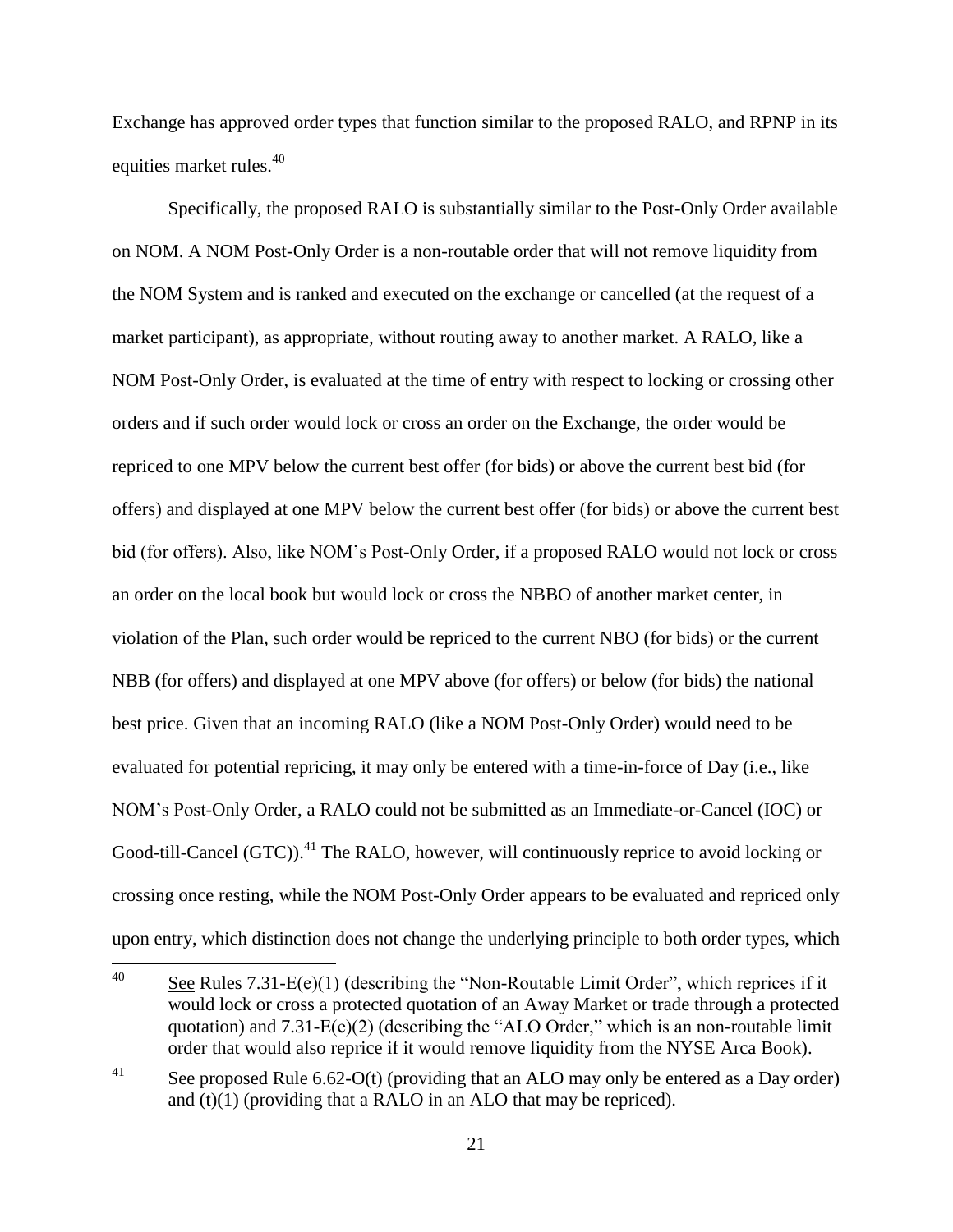is to avoid locking and crossing the market. $42$ 

The Exchange's ALO and the RALO combine elements of the NOM Post-Only Order in that NOM market participants can opt to have their Post-Only Order cancelled back if such order locks or crosses another market (an ALO would simply be rejected) and/or if the Post-Only Order would be posted to the NOM System at a price other than its limit price (whereas the RALO is designed to provide additional flexibility for a potential executions until the order reaches its limit price). The NOM Post-Only Order does not specify how it interacts, if at all, with undisplayed interest. The Exchange notes that NOM does not appear to provide for the cancellation of Post-Only Orders that have a limit price that is more than a certain number of MPVs through the best-priced contra-side interest. The Exchange notes that this feature does not alter the repricing feature of the proposed RALO, but rather operates as a check for market participants that may have priced their RALO erroneously. The Exchange therefore believes that any differences between the proposed RALO and the NOM Post-Only Order are minimal and do not change the underlying principle to both order types, which is to avoid locking and crossing the market (with the RALO offering additional protection against erroneous orders).

The RPNP is substantially similar to PHLX's "DNR Order," which is a non-routable order that, after trading with eligible interest on PHLX on arrival, is displayed one MPV "inferior" to the away best bid/offer" and is eligible to trade with the best-priced contra-side interest.<sup>43</sup> The proposed RPNP, like the DNR Order, automatically reprices if the best away

 $\Delta$ The continuous repricing feature of the RALO is similar to the "multiple display price" sliding" available on Cboe BZX Exchange, Inc. for its Post Only Order; however that order type has certain differences from the proposed RALO, including that the BZX Post Only Order allows such orders to remove liquidity when cost beneficial or cost neutral to market participants and does not appear to reprice the Post Only Order based on interest in the local book. See BZX Rule  $11.9(c)(6)$  and (g).

<sup>&</sup>lt;sup>43</sup> See PHLX Rule 1080(m)(iv)(A). See also proposed Rule 6.62[sic](p)(1)(A). The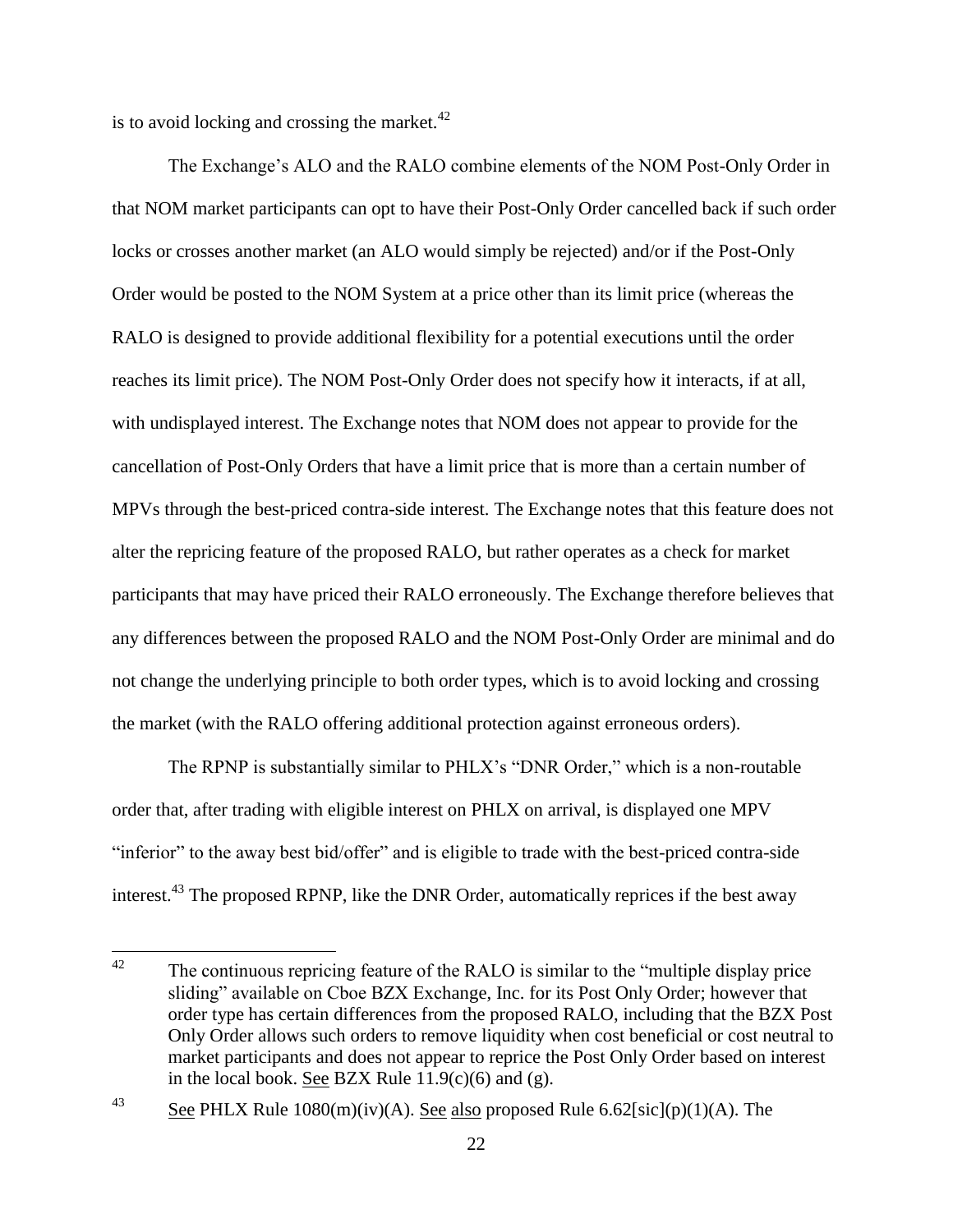market changes, or moves to an inferior price level, and such orders are displayed at the NBBO only if the repriced order locks or crosses the best-priced local interest. A RPNP (like a DNR Order) may reprice until it reaches its limit price, at which time it will remain at that price until executed or cancelled. And, for both the RPNP and a DNR Order, if the best away market improves its price such that it locks or crosses its limit price, the exchange executes the incoming order that is routed from the away market that locked or crossed the order's limit price. Finally, similar to DNR Orders, any RPNPs that are submitted outside of trading hours will be executed to the extent possible, i.e., at their limit price.<sup>44</sup> The Exchange notes that PHLX does not appear to provide for the cancellation of DNR Orders that have a limit price that is more than a certain number of MPVs through the best-priced contra-side interest. The Exchange notes that this feature does not alter the repricing feature of the proposed RPNP, but rather operates as a check for market participants that may have priced their RPNP erroneously. The Exchange believes that such difference between the proposed RPNP and PHLX's DNR Order is minimal and is designed to protect against erroneous orders.

### MMALO and MMRP

 $\overline{a}$ 

Similar to the proposed RALO and RPNP, the proposed MMALO and MMRP quote designations would remove impediments to and perfect the mechanism of a free and open market and a national market system because they would provide Market Makers with increased control

Exchange notes, however, that immediately upon receipt, the DNR Order is exposed at the NBBO, which differs from the proposed RPNP. However, the Exchange believes this is not a material difference as a DNR Orders (like the proposed RPNP) may not trade at prices inferior to the NBBO.

 $\frac{44}{\text{20}}$  See PHLX Rule 1017(k)(C)(6)(providing that DNR Orders will be executed to "to the extent possible" if received pre-open ). See also proposed Rule 6.62[sic](p) (providing that an RPNP received during pre-open or during a trading halt will be treated as a PNP Order (i.e., as a Limit Order and will not reprice) for purposes of participating in opening auctions or re-opening auctions").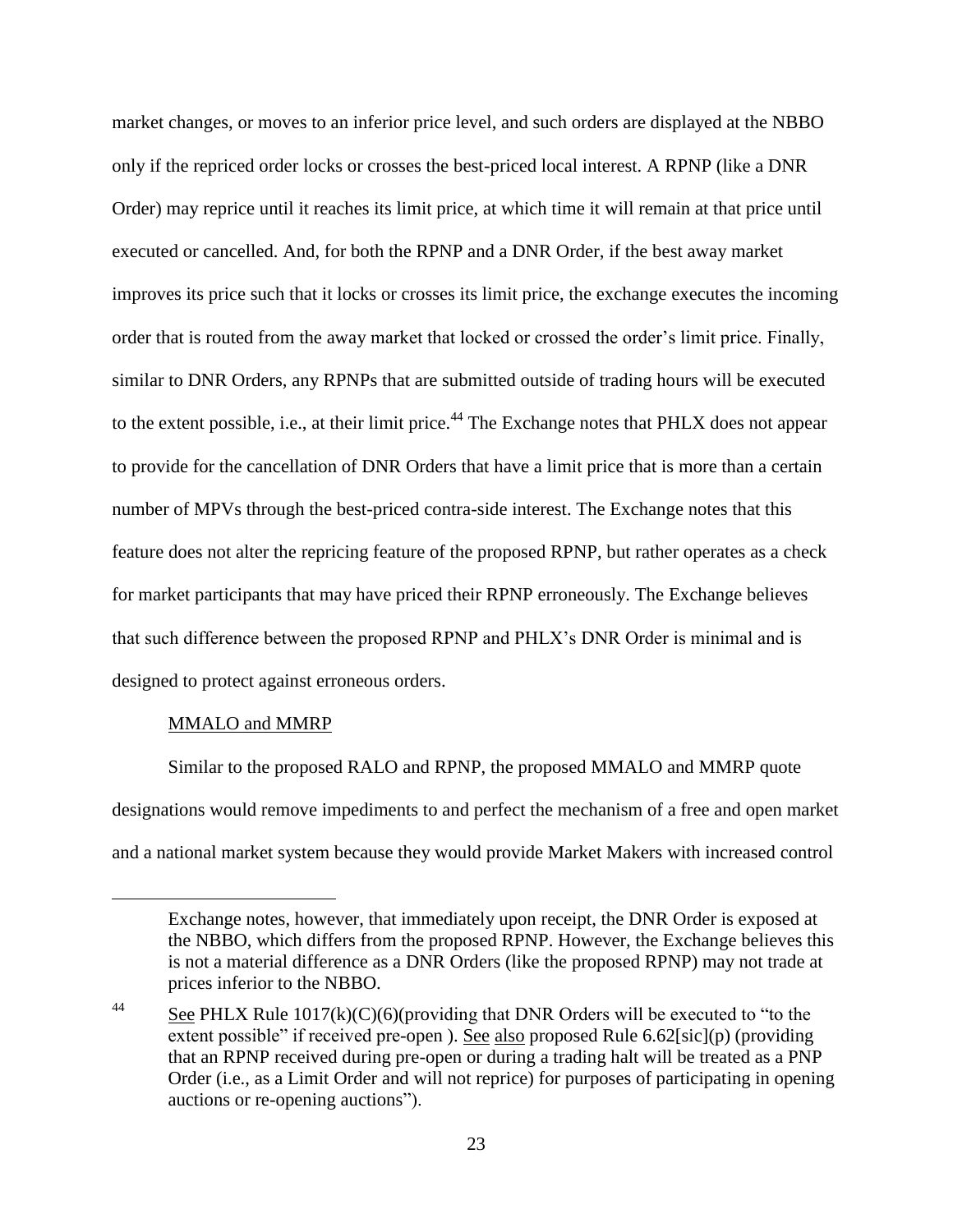over interactions with contra-side liquidity and would increase opportunities for such interactions. The Exchange notes that, absent the proposed repricing functionality associated with the MMALO and MMRP, a Market Maker quote that locks or crosses interest on the Exchange or an away market would reject or cancel. In the case of MMALOs, the proposal would promote the display of liquidity because such quotations would be displayed at the nextbest aggressive price instead of being cancelled. The proposal would also ensure that an MMALO would always add liquidity as maker, rather than remove liquidity as taker, while ensuring that MMALOs priced too far through the contra-side interest on the Exchange or the NBBO would be rejected. As such, the proposed MMALO would assist Market Makers in maintaining a fair and orderly market, as it would encourage Market Makers to provide displayed liquidity to the market and thereby contribute to public price discovery. In the case of MMRPs, the proposal would afford Market Makers more certainty when providing liquidity, while ensuring that MMRPs priced too far through the contra-side NBBO would cancel or reject after trading with any eligible interest on the Exchange. The Exchange notes that the proposed MMALO and MMRP are optional and Market Makers have the option to utilize these quote types (or not). The Exchange believes that ranking the repriced MMALO or repriced MMRP by time priority behind other interest already available to trade at a price respects and preserves principles of priority and therefore would remove impediments to and perfect the mechanism of a free and open market and a national market system.

Because the options market is quote driven and Market Makers are vital to the price discovery process, the Exchange believes that the proposed (optional) quote types would provide Market Makers with a greater level of determinism, in terms of managing their exposure, and thus may encourage more aggressive liquidity provision, resulting in more trading opportunities

24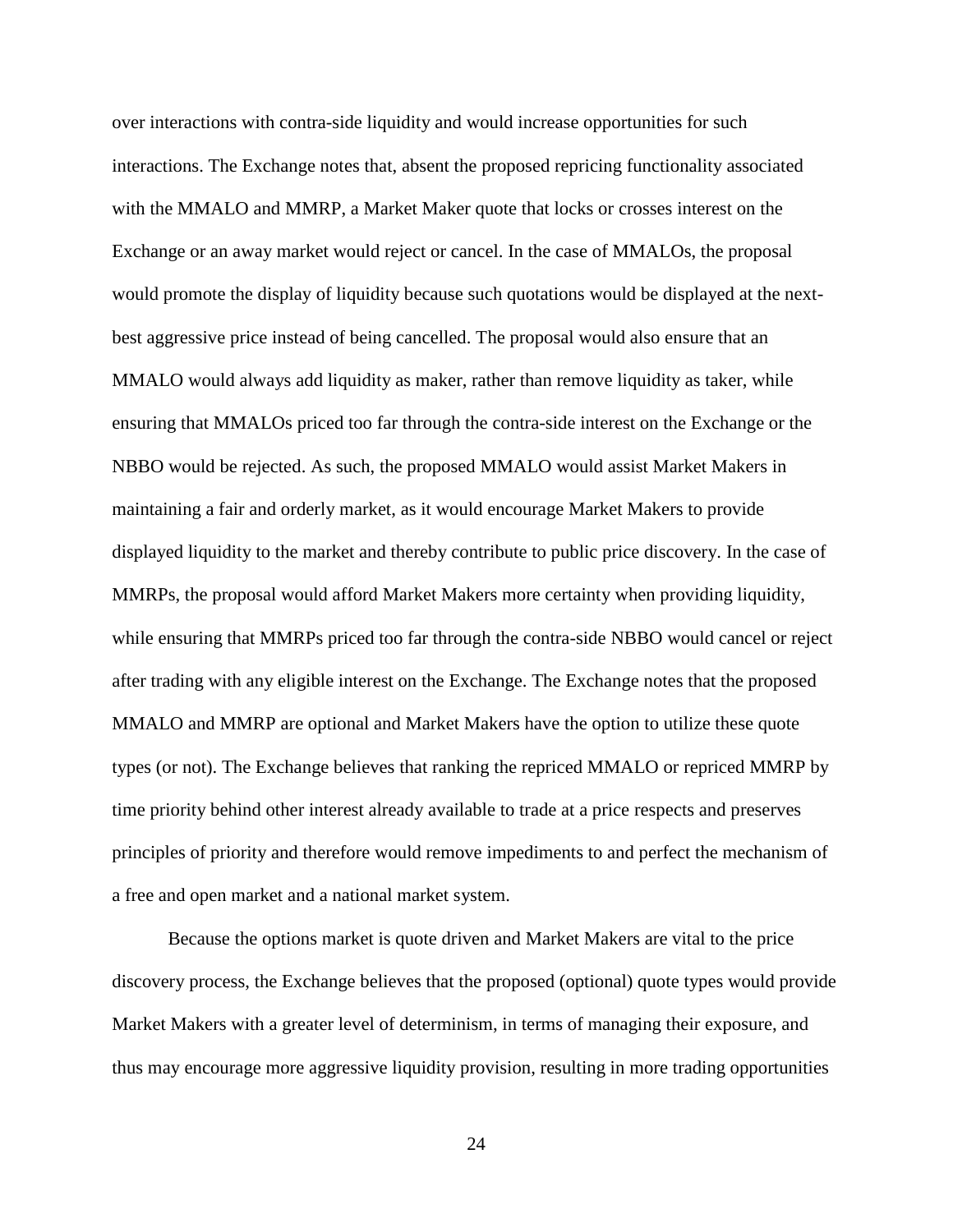and tighter spreads. This too would help improve the mechanism of price discovery.

Accordingly, the Exchange believes that the proposal would improve overall market quality and enhance competition on the Exchange to the benefit of all market participants. Moreover, the Exchange also notes that other options exchanges have recently adopted quote types designed to strengthen market making.<sup>45</sup> Accordingly, the Exchange believes that the proposal would improve overall market quality and improve competition on the Exchange, to the benefit of all market participants.

## Technical Changes

The Exchange notes that the proposed organizational and non-substantive changes to the rule text would provide clarity and transparency to Exchange rules and would promote just and equitable principles of trade and remove impediments to, and perfect the mechanism of, a free and open market and a national market system.<sup>46</sup> The proposed rule amendments would also provide internal consistency within Exchange rules and operate to protect investors and the investing public by making the Exchange rules easier to navigate and comprehend.

 $45$ See, e.g., MIAX Options Exchange ("MIAX") Rule 515(d) (providing that "[i]f a Market Maker order or quote could not be executed or could not be executed in full upon receipt, the System will continue to execute the Market Maker's order or quote at multiple prices until (i) the Market Maker's quote has been exhausted or its order has been completely filled; (ii) the executions have reached the Market Maker's limit price; or (iii) further executions will trade at a price inferior to the ABBO [Away Best Bid or Offer], whichever occurs first"). The Exchange notes that MIAX does not appear to provide for the rejection of Market Maker quotes that have a limit price that is more than a certain number of MPVs through the best-priced contra-side interest. The Exchange notes that this feature does not alter the repricing feature of the proposed MMALO/MMRP, but rather operates as a check for market participants that may have priced their MMALO/MMRP erroneously. See also BOX Options Exchange LLC ("BOX") IM-8050-3 (providing that "[i]f an incoming quote is marketable against the BOX Book and will execute against a resting order or quote, it will be rejected"). The Exchange notes that other options exchanges currently offer repricing functionality that are substantially similar to the proposed functionality for quotes. See supra n. 39.

<sup>46</sup> See, e.g., supra nn. 4, 5, 16, 17, 24.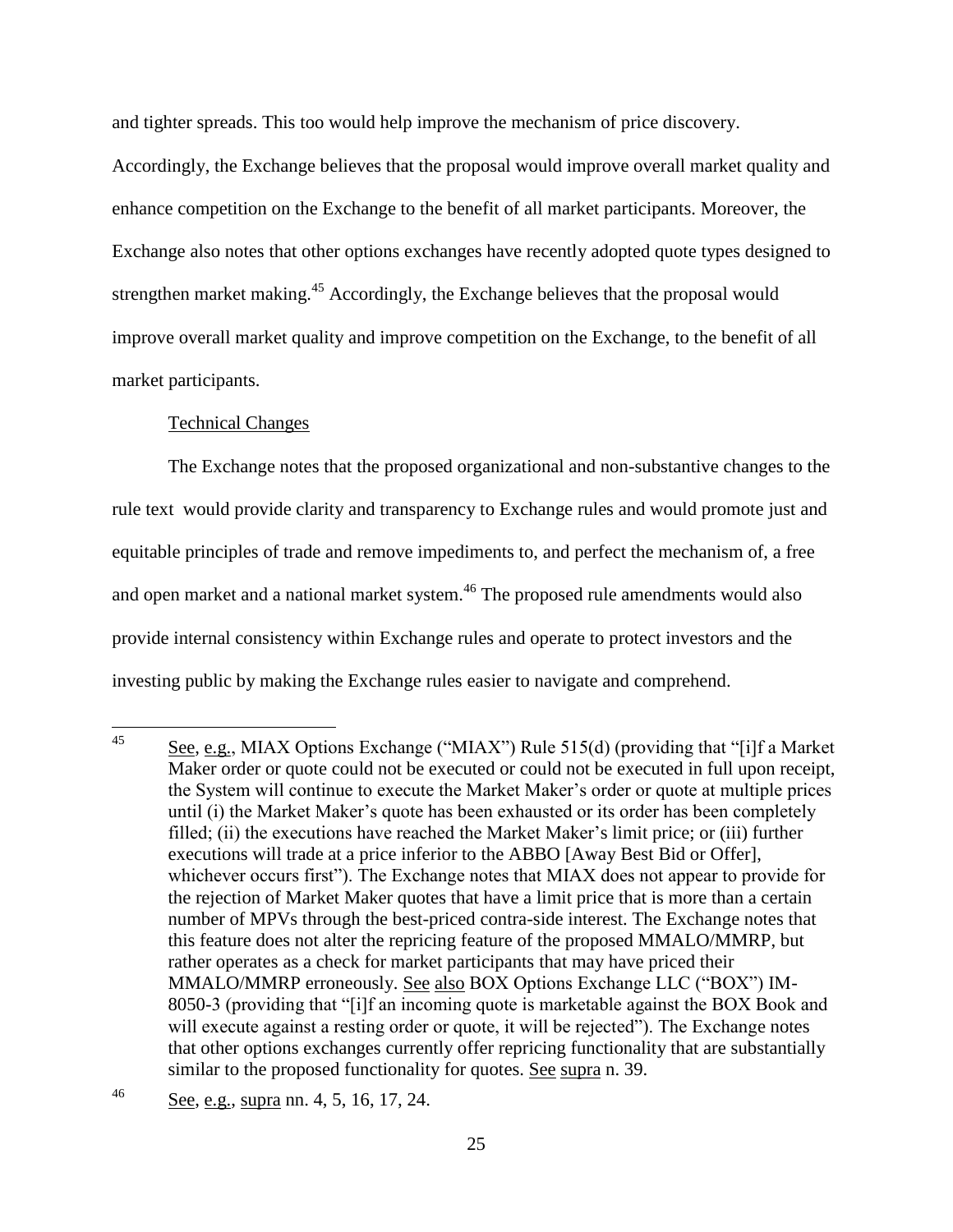#### B. Self-Regulatory Organization's Statement on Burden on Competition

The Exchange does not believe that the proposed rule change would impose any burden on competition that is not necessary or appropriate in furtherance of the purposes of the Act. The Exchange believes the proposed quote designations would add value to market making on the Exchange and the proposed order types would provide market participants the option of exercising greater control over how orders interact with contra-side liquidity both on the Exchange and on away markets. The proposed quotations and order types would allow market participants to exert greater control over how their quotes and orders interact with liquidity on the Exchange, thereby attracting more investors to the Exchange, which, in turn, leads to greater price discovery and improves overall market quality.

The Exchange does not believe the proposal would impose a burden on competition among the options exchanges but instead, because the Exchange would be offering the proposed optional quotes and order types, the proposal would add to the existing competitive landscape. In this highly competitive market, the Exchange would be at a competitive disadvantage absent this proposal, which adopts functionality available on other options exchanges. Permitting the Exchange to operate on an even playing field relative to other exchanges that have similar functionality removes impediments to and perfects the mechanism for a free and open market and a national market system. The proposal does not impose an undue burden on intramarket competition because the proposed quote designations would be available to all Market Makers on the Exchange and the proposed order types would be available to all market participants. The proposal is structured to offer the same enhancement to all Market Makers and/or market participants, regardless of size, and would not impose a competitive burden on any participant.

26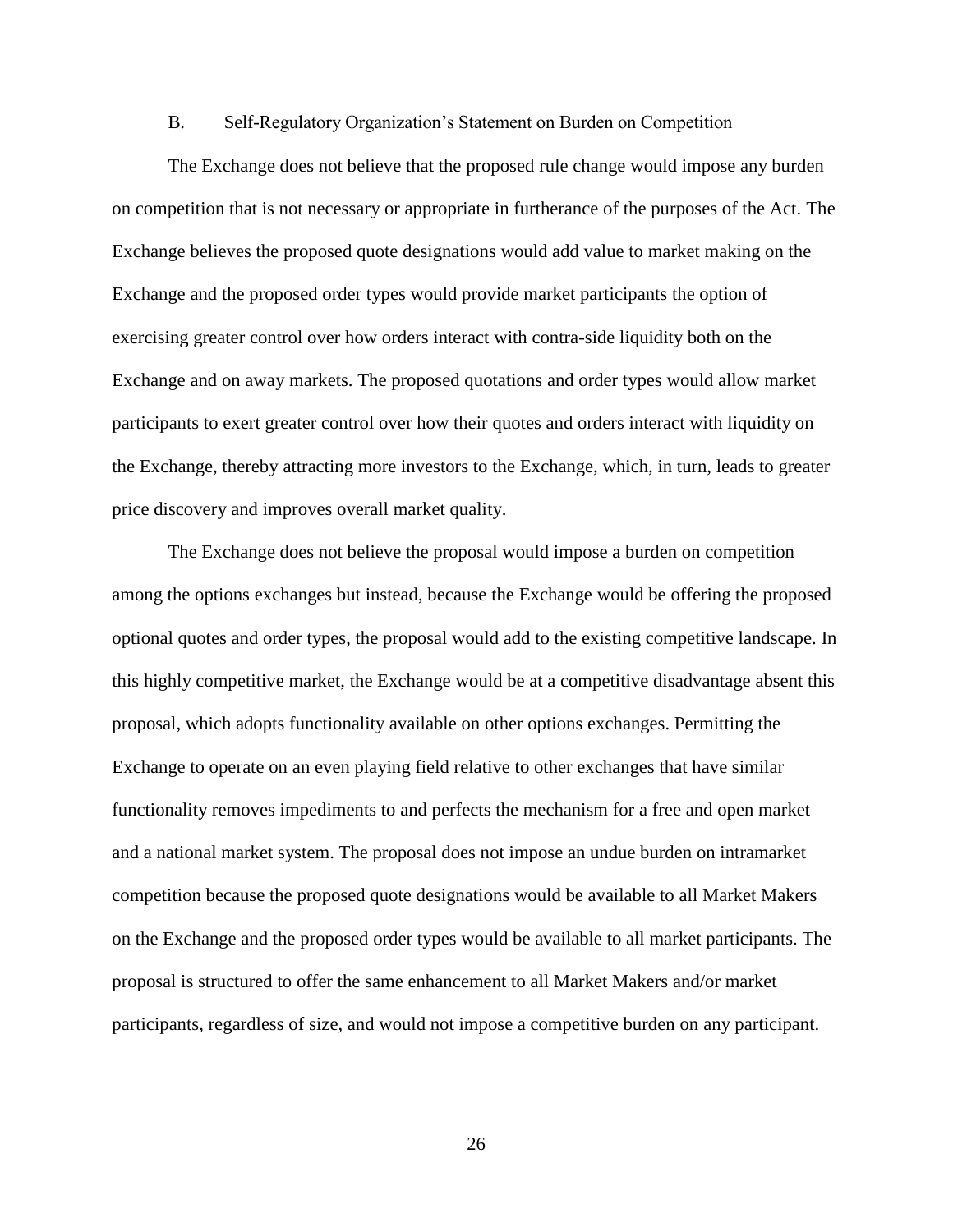The proposed quote designations, which provide Market Makers with enhanced determinism over their quotes, may contribute to more aggressive quoting by Market Makers, resulting in more trading opportunities and tighter spreads. To the extent this purpose is achieved, the proposed quote designations would enhance the market making function on the Exchange, which would improve overall market quality and improve competition on the Exchange to the benefit of all market participants.

## C. Self-Regulatory Organization's Statement on Comments on the Proposed Rule Change Received from Members, Participants, or Others

No written comments were solicited or received with respect to the proposed rule change.

## III. Date of Effectiveness of the Proposed Rule Change and Timing for Commission Action

Within 45 days of the date of publication of this notice in the Federal Register or within such longer period up to 90 days (i) as the Commission may designate if it finds such longer period to be appropriate and publishes its reasons for so finding or (ii) as to which the selfregulatory organization consents, the Commission will:

- (A) by order approve or disapprove the proposed rule change, or
- (B) institute proceedings to determine whether the proposed rule change should be disapproved.

#### IV. Solicitation of Comments

Interested persons are invited to submit written data, views, and arguments concerning the foregoing, including whether the proposed rule change is consistent with the Act. Comments may be submitted by any of the following methods:

#### Electronic comments:

- Use the Commission's Internet comment form (http://www.sec.gov/rules/sro.shtml); or
- Send an e-mail to [rule-comments@sec.gov.](mailto:rule-comments@sec.gov) Please include File Number SR-NYSEArca-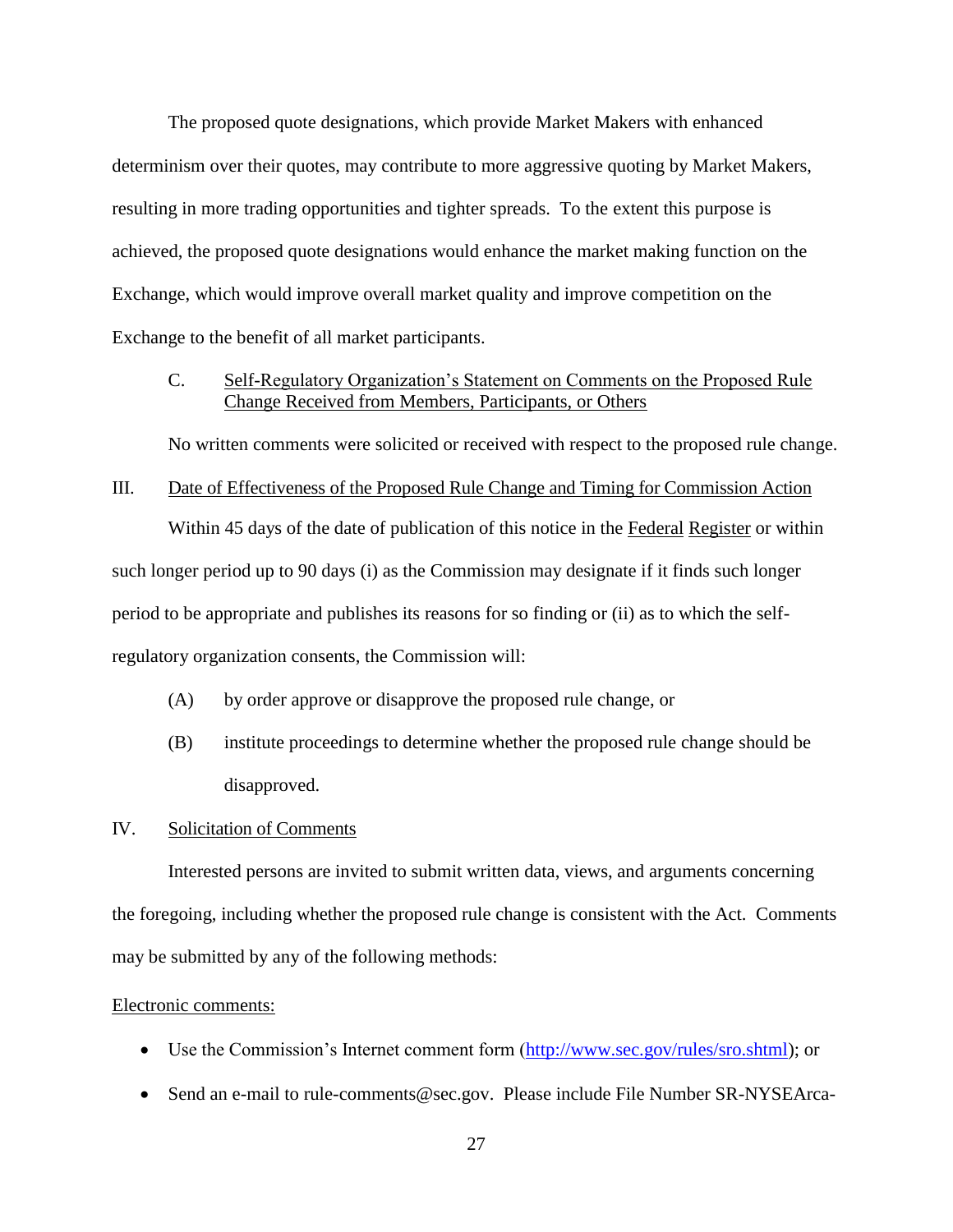2018-74 on the subject line.

#### Paper comments:

• Send paper comments in triplicate to Secretary, Securities and Exchange Commission, 100 F Street, NE, Washington, DC 20549-1090.

All submissions should refer to File Number SR-NYSEArca-2018-74. This file number should be included on the subject line if e-mail is used. To help the Commission process and review your comments more efficiently, please use only one method. The Commission will post all comments on the Commission's Internet website (http://www.sec.gov/rules/sro.shtml). Copies of the submission, all subsequent amendments, all written statements with respect to the proposed rule change that are filed with the Commission, and all written communications relating to the proposed rule change between the Commission and any person, other than those that may be withheld from the public in accordance with the provisions of 5 U.S.C. 552, will be available for website viewing and printing in the Commission's Public Reference Room, 100 F Street, NE, Washington, DC 20549 on official business days between the hours of 10:00 a.m. and 3:00 p.m. Copies of the filing also will be available for inspection and copying at the principal office of the Exchange. All comments received will be posted without change. Persons submitting comments are cautioned that we do not redact or edit personal identifying information from comment submissions. You should submit only information that